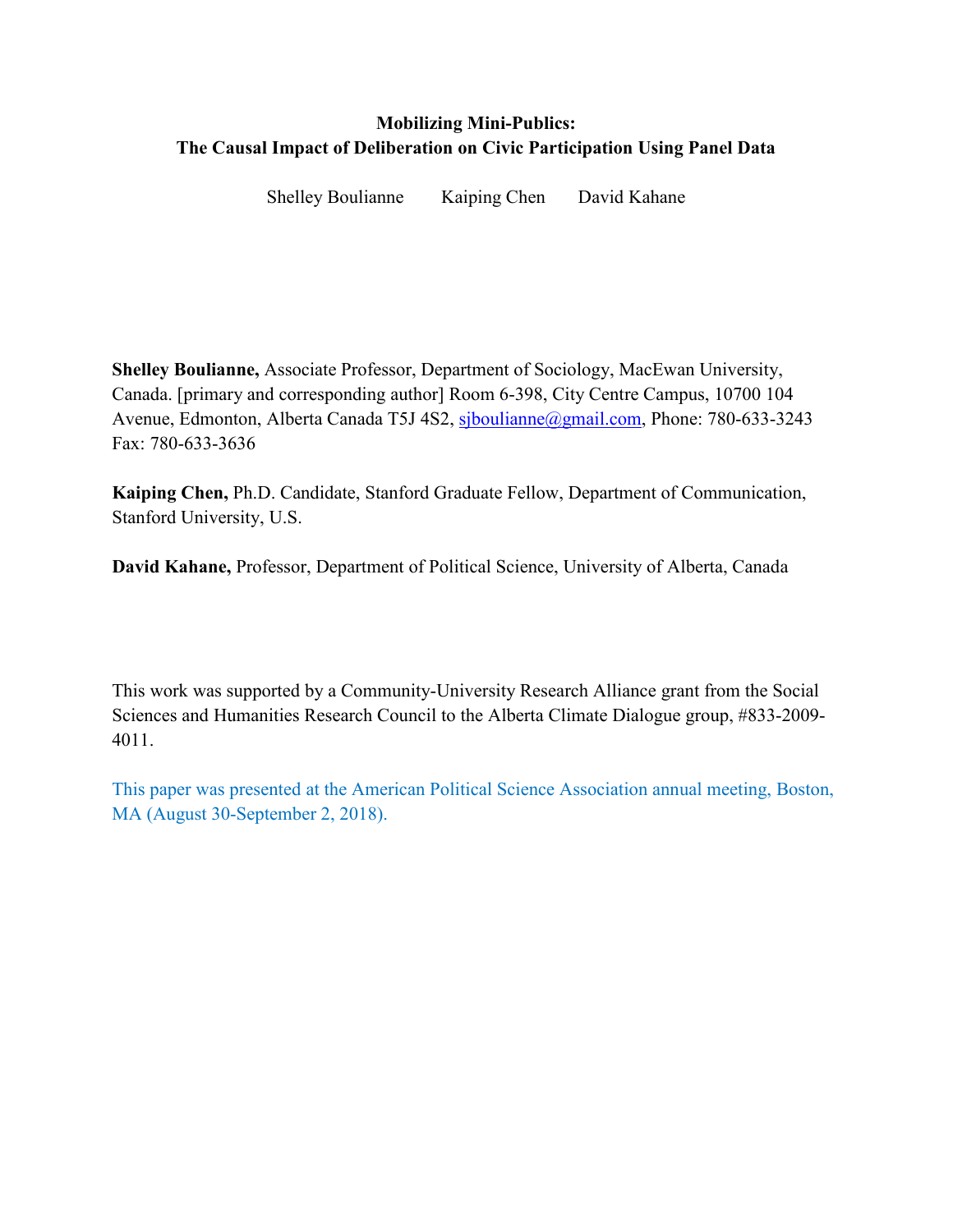# **Mobilizing Mini-Publics: The Causal Impact of Deliberation on Civic Participation Using Panel Data**

## **Abstract**

Deliberative exercises are designed to provide input into the policy areas under discussion, but these exercises may also help re-invigorate civic life by building citizens' capacity to engage in other types of civic activities. The extent to which this capacity-building takes place depends on the nature of the deliberative event and the procedures used in the deliberative process. This study examines members of a citizens' panel (n=56) who participated in a six-day deliberative event on climate change and energy transition in Edmonton, Alberta (Canada) in 2012. We compared panelists' civic engagement, political interest, and political knowledge with those of the general population using a concurrent random digit dialing survey (n=405). Panelists are more likely to talk about politics, boycott, and volunteer in the community compared to their counterparts in the larger population. Examining three points in time, we reveal a trajectory of increasing political interest, political knowledge and civic engagement. Finally, we examine the mechanisms that mobilize panelists into greater civic engagement. The development of evidencebased opinions correlates strongly with increased political interest, political knowledge and civic engagement. We also find that panelists who developed civic skills such as comfort speaking in public meetings also reported higher levels of civic engagement two-and-a-half years after the end of the deliberative event. This study illustrates how deliberative events could strengthen engagement in civic and political life, depending on the procedural features of the deliberative event and their impact on civic capacity.

**Keywords:** deliberative democracy; civic engagement; political interest; political knowledge; longitudinal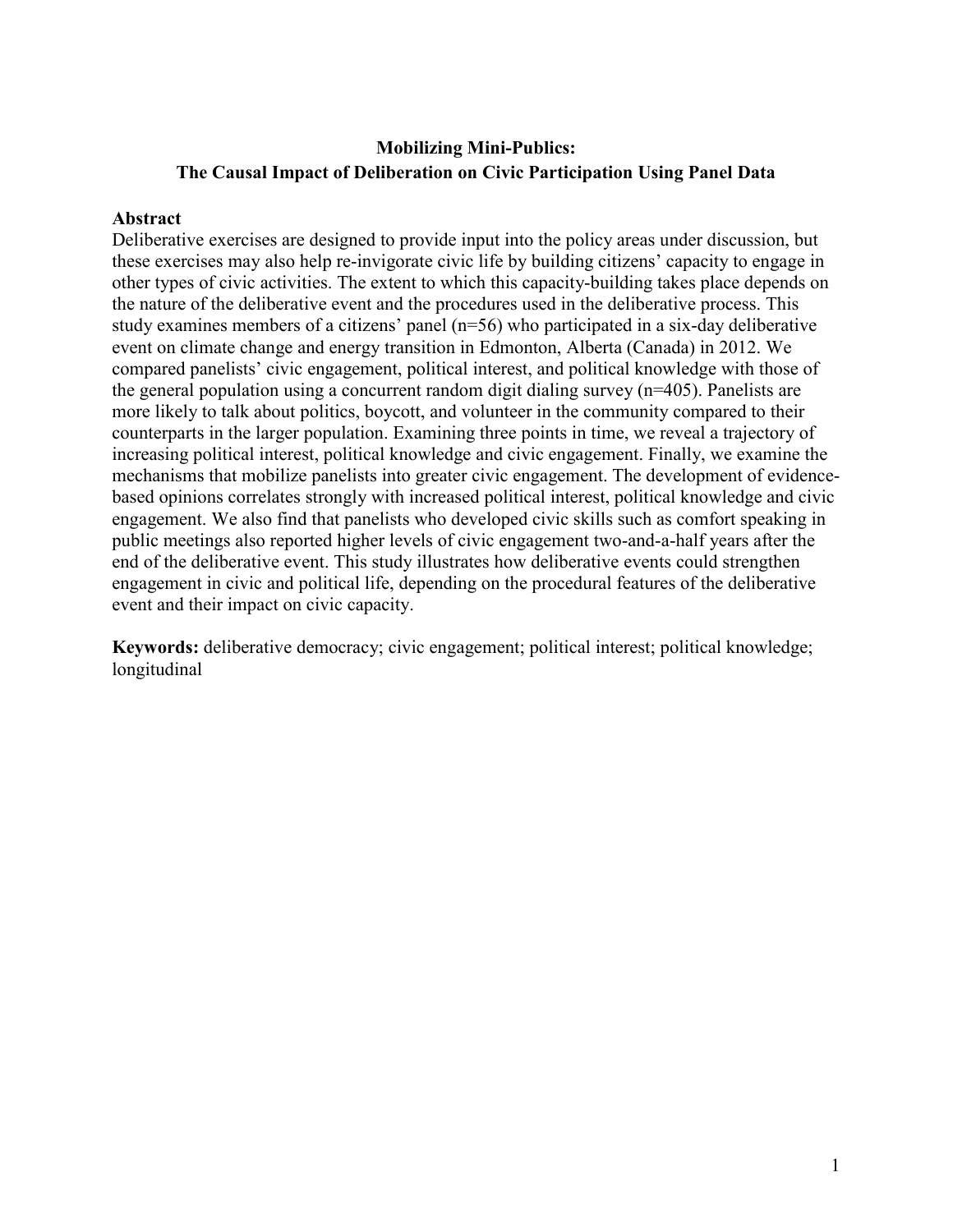# **Mobilizing Mini-Publics: The Causal Impact of Deliberation on Civic Participation Using Panel Data**

Deliberative exercises are designed to provide public input into policy areas based on reasoned discussion (Bohman, 1996). These deliberative exercises may also help reinvigorate civic life. Some of this impact relates to norms and requirements of "thin democracy," which foregrounds representation, individualism, and the expression and brokering of interests (Barber, 1984; Habermas, 1994). For example, participation in deliberative processes may affect the propensity to vote in elections. Deliberative participation can also build capacity to engage in 'thicker' types of civic activity (Barber, 1984), thus serving as a school of democratic participation and agency. The extent to which this capacity-building takes place depends on the nature of the deliberative event and the procedures used in the deliberative process.

 This study examines members of a citizens' panel (n=56) who participated in a six-day deliberative event in Edmonton, Alberta (Canada) in 2012. We compared panelists' civic engagement, political interest, and political knowledge with those of the general population using a concurrent random digit dialing survey (n=405) collected in June 2015—two-and-a-half years after the deliberative event. Our paper shows that panelists are more likely to talk about politics, boycott, and volunteer in the community compared to their counterparts in the larger population; they also are more interested in local politics. We attribute these differences to participation in the citizens' panel. In addition, we examine the trajectory of changes in panelists' political interest, knowledge, and civic engagement, which reveals patterns of increasing interest, knowledge and engagement across multiple data points, from the pretest survey to the survey conducted two-and-a-half years after the event. The deliberative event and the period afterwards built citizens' capacity to engage in additional civic and political activities. Finally, we examine the mechanisms that mobilize panelists into greater engagement in civic life. Using our panel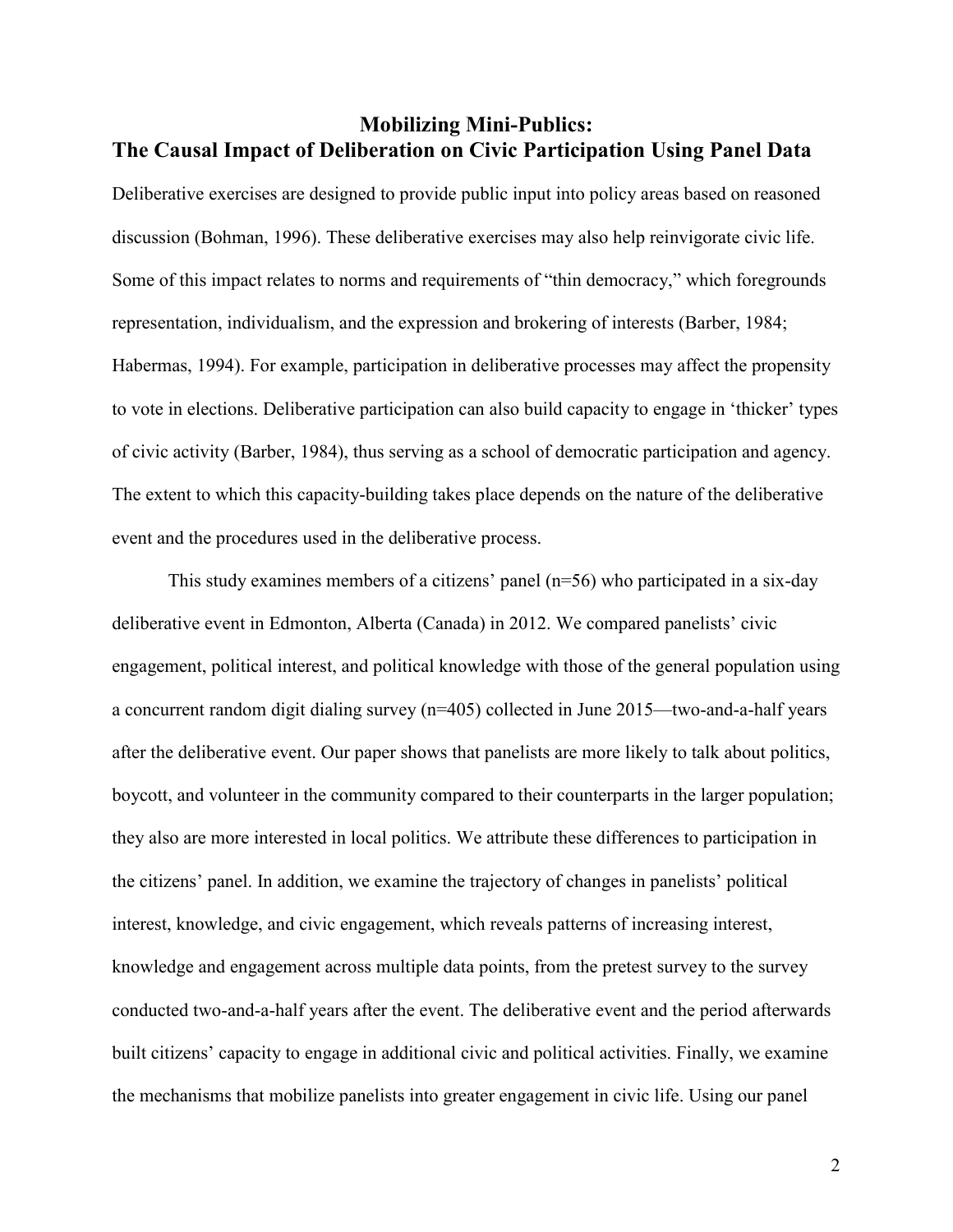design, we explore how perceived fairness, exposure to diverse viewpoints, provision of evidence-based opinions, and perceived government responsiveness impact political interest, political knowledge and civic engagement. This study illustrates how procedurally sound deliberative events can strengthen engagement in civic and political life. Our study is distinctive in employing seven-wave panel data as well as a control group to assess the process through which deliberative events can transform civic capacity and engagement in civic and political life. The data sources and modeling approach advance scholarship on deliberative democracy and on processes through which citizens are mobilized into civic action.

#### **Deliberation and Civic Participation: The Relationship**

Over a century ago, de Tocqueville first hypothesized a relationship between jury service and civic engagement (Gastil et al., 2010, p. 26) and pointed out various participatory and deliberative practices as schools of citizenship (de Tocqueville, 1835). Since then, many scholars have provided empirical evidence to demonstrate the positive relationship between deliberation and civic life, defined as volunteering, donating and other forms of participation in or connected to community groups and organizations that exist outside the formal mechanisms of the state (Zukin et al., 2006). They have shown a correlation between deliberation on the one hand, and attention to public affairs, talking with others about political issues, and working or volunteering in local communities and affairs on the other (Wuthnow, 1994; Delli Carpini, 1997; Delli Carpini, Cook, & Jacobs, 2004). In a national US survey on a random sample of approximately 1,500 people, Jacobs, Cook, and Delli Carpini (2009) found that the more people participated in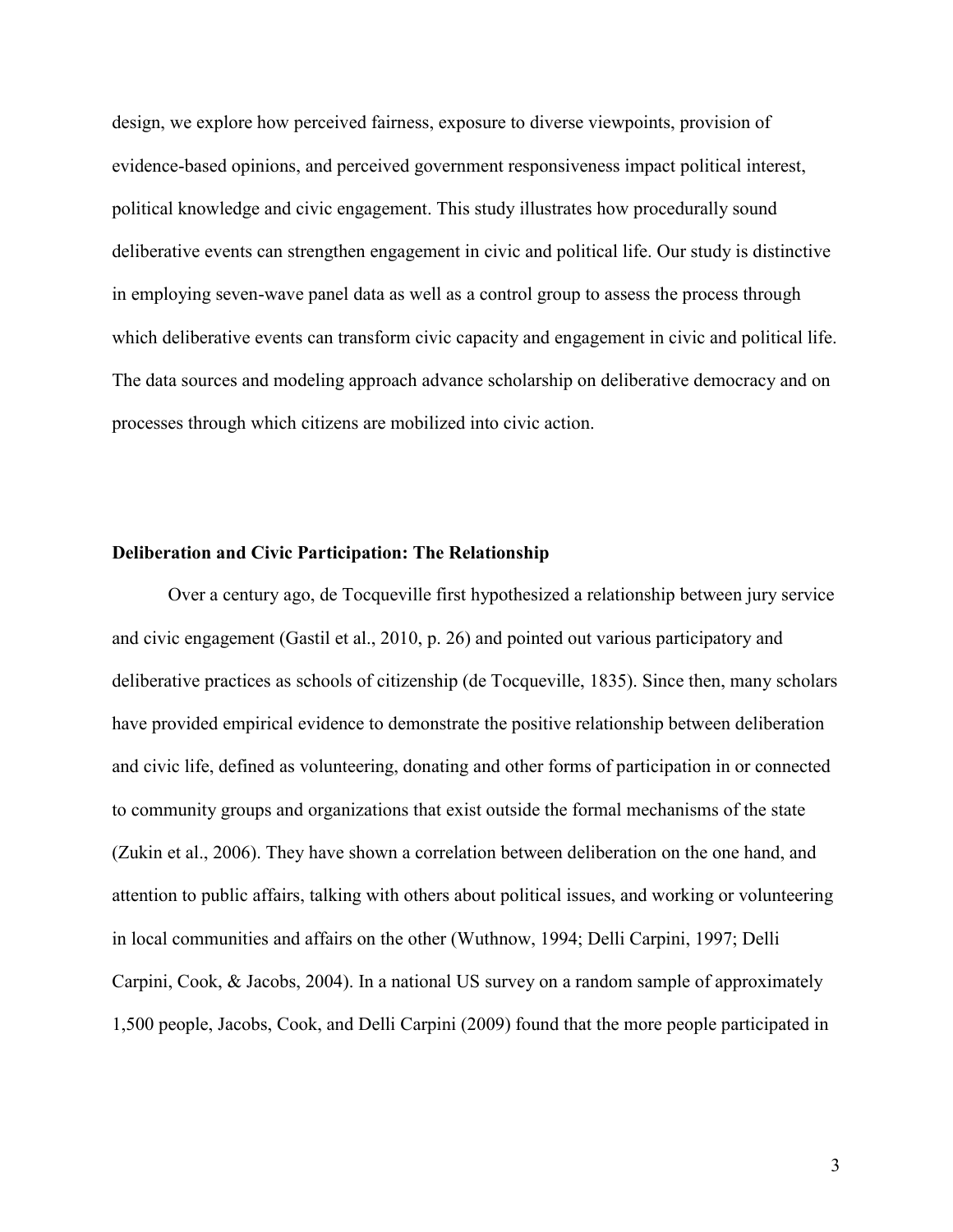various online or offline deliberative forums, the more they volunteered in community, worked on community organizing and problem solving (p. 87-117).

Moving beyond correlation analysis and self-reported data on deliberation and civic participation, Gastil and his colleagues used a national study of court and voting records to compare the voting behavior of people who served on a jury and those who did not (Gastil et al., 2008). They found that jury deliberation can significantly increase turnout rates among those who were previously infrequent voters. Therefore, "there is strong evidence that deliberative participation in one form of public life can increase the likelihood of civic or political participating in other settings" (Gastil et al., 2008, p. 363). People do not just feel more engaged; there is evidence that after deliberation, they are more likely to participate in non-voting political activities such as following politics through media, contacting public officials, and volunteering (Gastil et al., 2010).

Building on these findings, we propose that participation in a deliberative event has longterm impacts on participants' levels of civic and political engagement. We test this relationship using multi-wave panel data. This analysis will help us understand whether the effect of deliberation on civic life is short-term or enduring. Jacobs et al. have pointed to the difficulty of establishing causal links: "public talk and public action may be correlated, but does engaging in the former lead to more of the latter?" (2009, p. 84-85). Our data are unique in addressing this "complicated issue of causality" (p. 84-85). To further isolate the distinct effects of the deliberation on civic engagement and address issues of causality, we use data from a simultaneous public opinion poll to serve as a control group. We expect the following:

**H1:** Compared to non-participants, participants in a deliberative event will report higher levels of engagement in a variety of civic and political activities.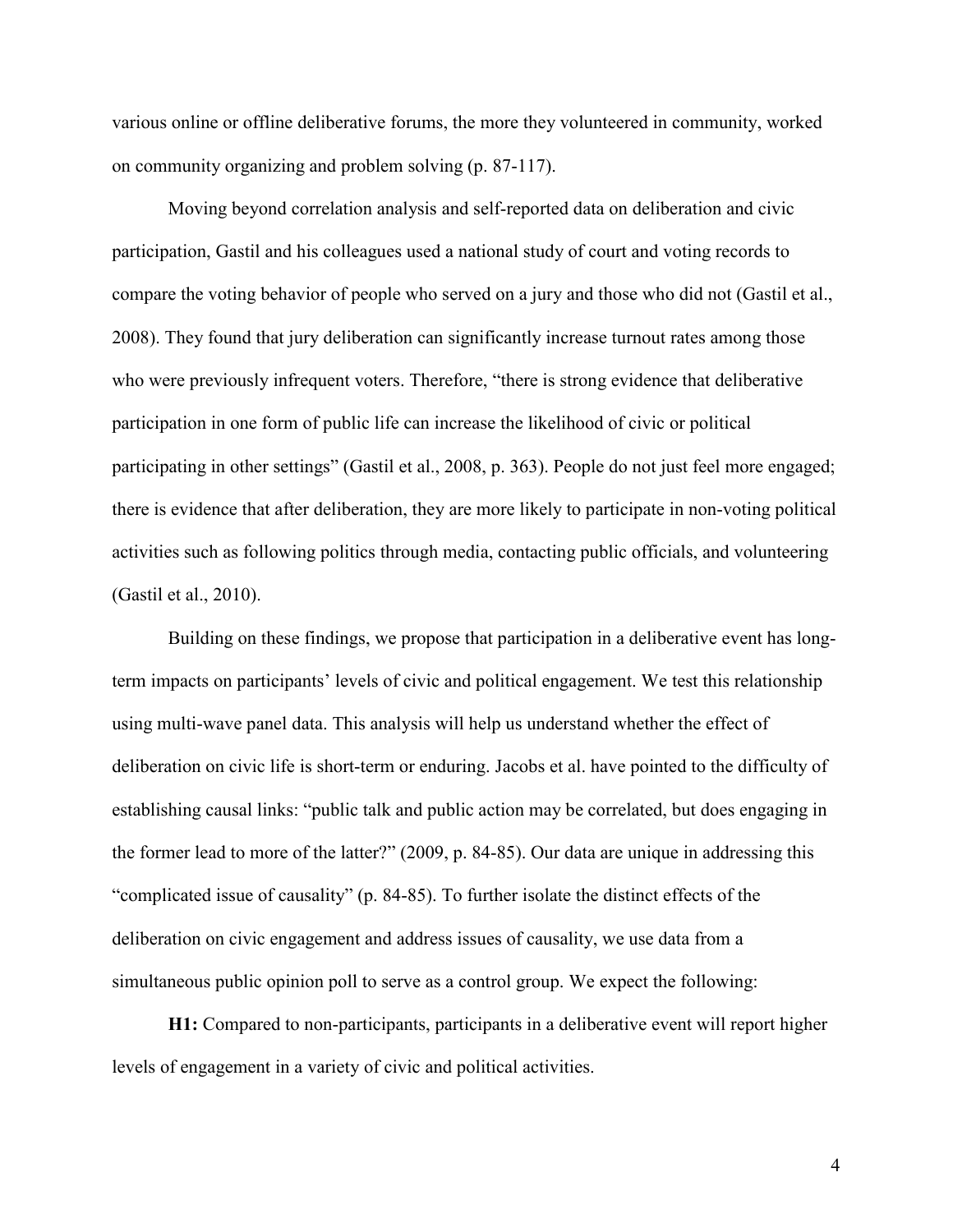**H2:** Compared to pre-test levels, participants will report higher levels of engagement after the deliberative event.

#### **Deliberation and Civic Participation: The Mechanisms**

Not all scholars have found a relationship between participation in a deliberative event and civic participation. After studying a series of both online and offline citizen deliberation experiments in Finland from 2006 to 2008, Grönlund and associates found minor effects of deliberation on participants' readiness for political action (Grönlund, Setälä, & Herne, 2010; Strandberg & Grönlund, 2012). The minimal effect was very likely due to the short amount of time (2 hours) given to deliberation during the experiment. Moreover, as Grönlund et al. (2010) note, participants' unfamiliarity with the online technology might impact the observed results of deliberation. The findings stress the importance of procedural features in understanding the impact of deliberative events. As Jacobs et al. (2009) note,

"if we do not specify the paths by which deliberation can affect politics, we cannot investigate them. Researchers may thus fail to examine critical connections and falsely conclude that discursive participation has no tangible effect…if public talk and deliberation do exert direct or indirect influences on civic and political life, we need to explain the mechanisms by which this occurs" (p. 84).

We explore two aspects of the mechanism linking deliberation to civic engagement. We first focus on procedural elements and features of the deliberation exercise, such as perceived fairness, exposure to diverse viewpoints, developing evidence-based opinions, and perceived government responsiveness. Secondly, we focus on civic capacity-building, drawing on the civic volunteerism model, which highlights the importance of motivation and resources to engage in civic life (Verba et al., 1995). We explore the role of political attention, political interest,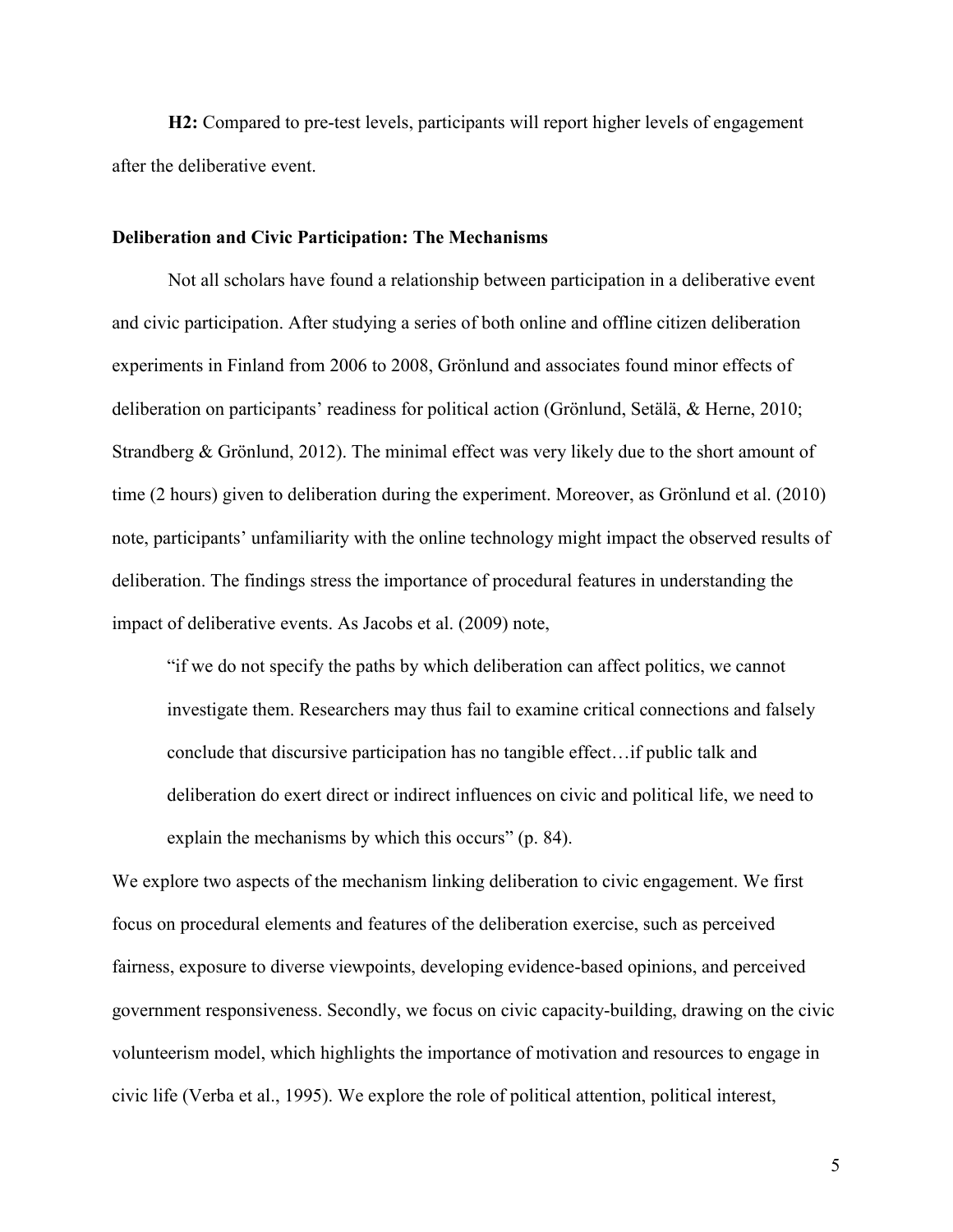political knowledge, and public-speaking skills as outcomes of the deliberative process as well as predictors in subsequent civic engagement.

[insert Figure 1]

#### **Aspect 1: Procedural Elements of the Deliberation Process**

As noted above, we attribute the mixed findings in this field to different deliberative features and elements. For instance, many deliberative events are of short duration, which could limit the outcomes for civic engagement, particularly in the long term. In contrast, more sustained forms of deliberation might lead to stronger and longer-term outcomes. The Deliberative Polls (DP), which was developed by James Fishkin, provide a useful reference point in unpacking how a well-organized setting of deliberation can affect civic engagement. DP offer a variety of conditions and procedures to ensure a quality deliberation: they provide participants with balanced briefing materials, use a moderator to coordinate small group discussion thus supporting equality of participation during deliberation, and organize plenary sessions in which experts with diverse views answer questions from the small group discussions (Fishkin  $\&$ Luskin, 2005; for details of Deliberative Poll, see: http://cdd.stanford.edu). DP have been conducted in over twenty-four countries and over seventy times since 1988.

Eggins et al. (2007) used the data from an Australian Deliberative Poll on a bill of rights. The event was conducted in 2002. In their examination, the authors studied several main elements including exposure to diverse viewpoints and fair treatment during deliberation. These two elements were tested through a post-poll survey. Participants were asked their perceived exposure to all sides of the issue and to what extent they were treated with respect and felt free to express their views during deliberation. The authors found that exposure to multiple viewpoints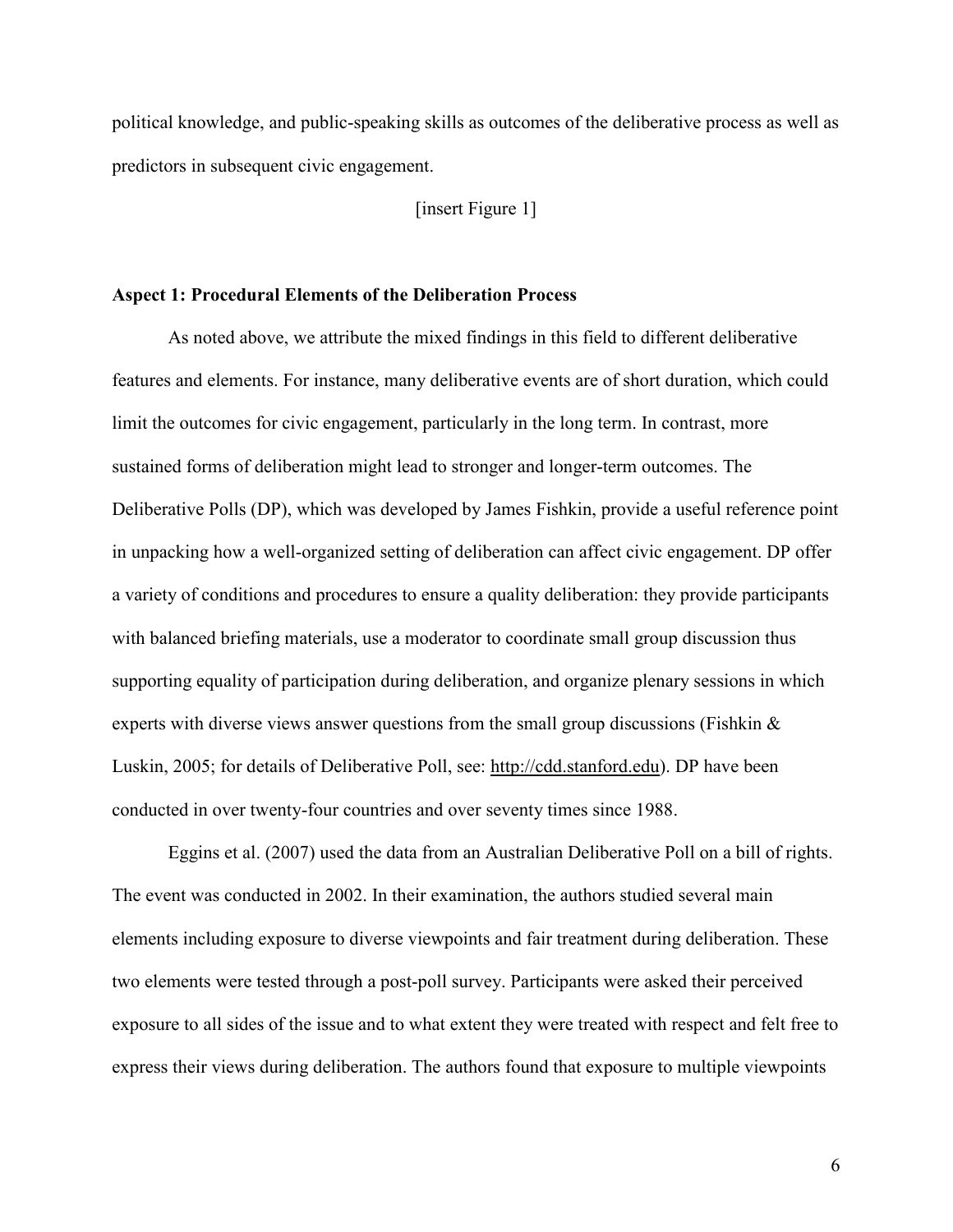and perceptions of fair treatment did increase people's levels of engagement, as measured by *intent* to talk to others. Their explanation is that exposure to all sides of the issue increases participants' sense of representing the whole community. During deliberation, if one perceives one's views being treated as important and with respect, one's group-community identity is stimulated and this sense of representativeness is likely to play out in future civic participation (Simon & Stürmer, 2003).

On the other hand, the literature also suggests that exposure to multiple viewpoints could have a dampening effect on civic engagement. Mutz (2006) noted that when deliberation occurs in non-organized settings such as informal, everyday political talk, it can negatively affect people's level of political participation. People encounter conflicting views or disagreements during informal deliberation and these can increase uncertainty about one's views on an issue; as a result, one is less likely to take action (Mutz, 2006). We propose that in a properly moderated deliberative event, exposure to multiple viewpoints will increase civic capacity (political interest, knowledge, etc.) and ultimately lead to increased civic engagement. Using multiple waves of data, we expect that:

**H3:** Exposure to diverse viewpoints during the deliberative process will increase civic capacity (in the short-term) and civic engagement (in the long-term).

**H4:** Perceptions about fair treatment during the deliberative process will increase civic capacity (in the short-term) and civic engagement (in the long-term).

Another important mechanism relates to changes in political views as a result of deliberation. As Ryan (2002) and Fishkin (2009) pointed out, deliberation gives people the information they need to develop more evidence-based opinions and educates people to weigh the pros and cons of an argument. Indeed, evidence from multiple deliberative polls (Fishkin,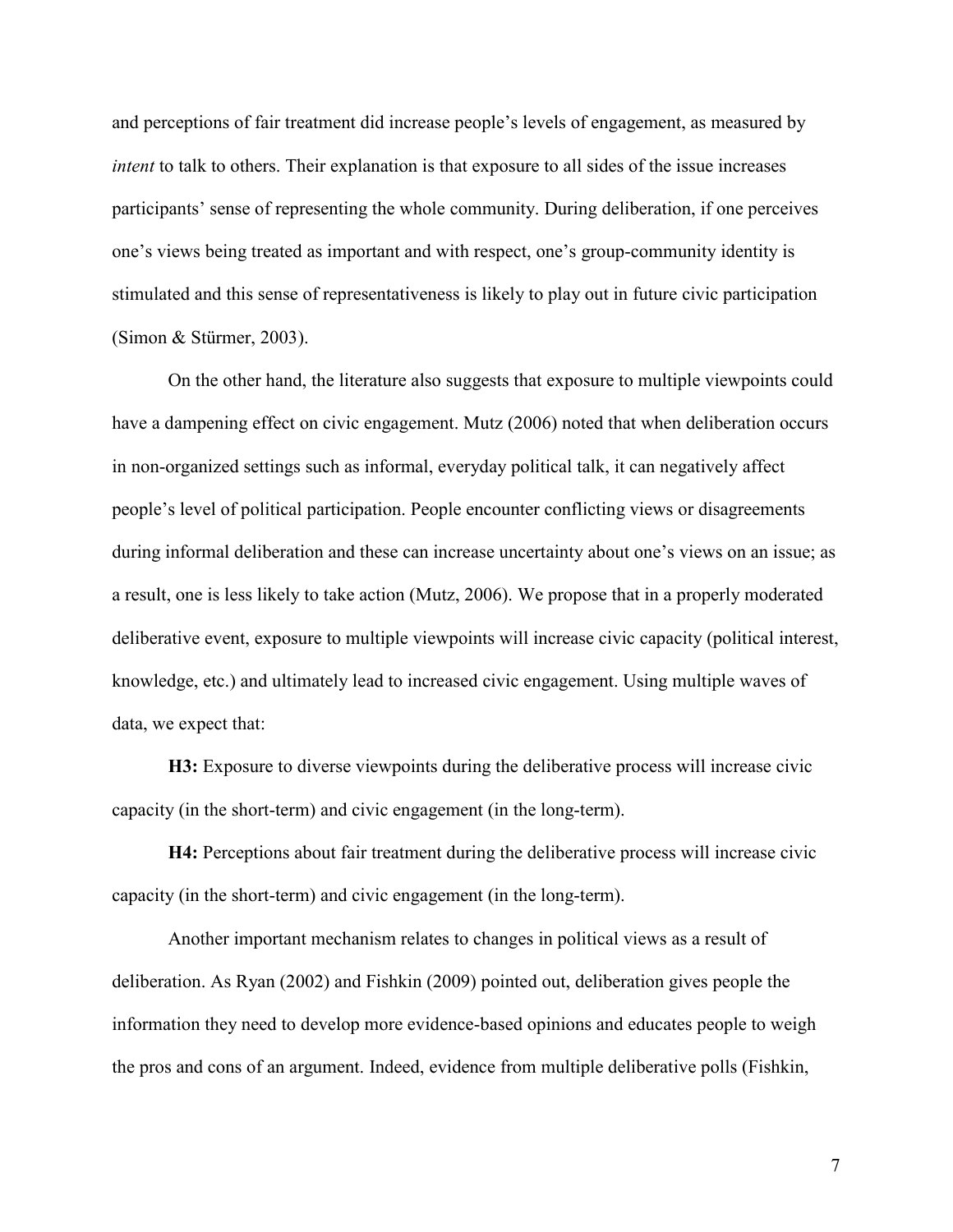2009; Fishkin, 2018) demonstrated that participants show substantial information gains after deliberation. Fishkin (2009, p. 35) and Fishkin (2018, p.123-125) also stressed the educative function of deliberation, which helps build capacity to reason about public affairs. As explained by Fearon (1998), participants in deliberation offer analyses that do not occur to others, and thus enhances judgment and supports knowledge of better solutions. Similarly, Esterling, Neblo, and Lazer (2011) used a field experiment in 2006 whereby U.S. Congress members discussed immigration policy with a randomly recruited group of citizens in their constituencies. They found that "constituents who participate in a deliberative session demonstrate both an evident *willingness* and a strong *capacity* to become informed in response to the opportunity to discuss an issue with their representative" (p. 485, emphasis added). When people are provided opportunities to deliberate about political issues they are more likely to build understanding of these issues and to participate politically around these issues in future, for example, contacting a public official. Through our long-term research design, we expect to find that:

**H5:** Providing evidence-based opinions during the deliberative event will increase civic capacity (in the short-term) and civic engagement (in the long-term).

A final characteristic relates to government responsiveness. If the government responds to citizens' deliberative recommendations, by either making policy changes or giving feedback, citizens are more likely to feel that their voices matter and are thus more likely to participate in politics in the future. Conducting a series of experiments to vary whether the decision maker responds to subject's arguments, Hibbing and Theiss-Morse (2002) found that when participants saw evidence that a decision maker took action in response to their arguments, their perception of the fairness of the decision-making process increased and this increased perception of fairness or satisfaction could also lead to behavioral changes such as complying with policies in the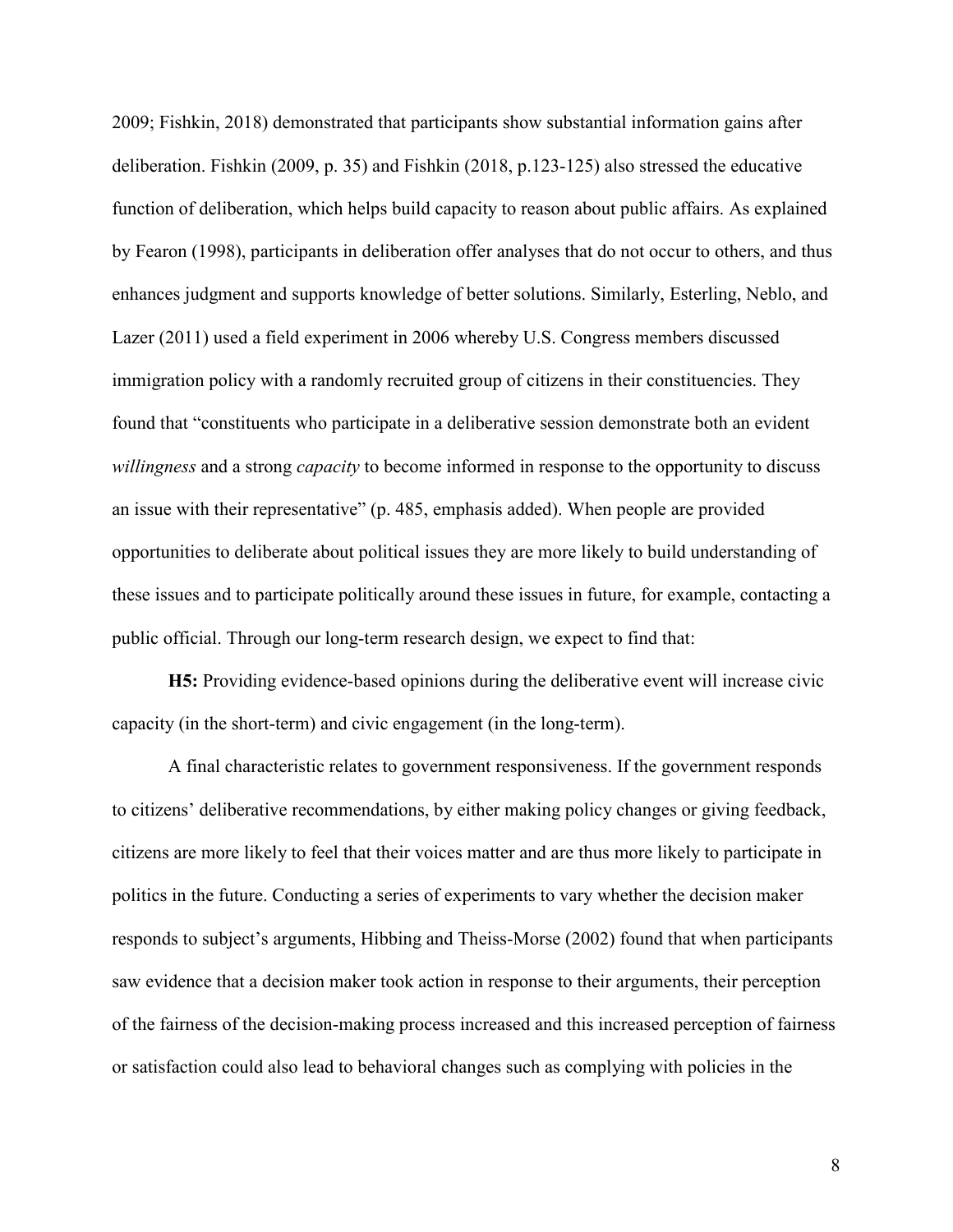future. As Trucco (2017) pointed out, "when the government is not responsive to citizens' demands, citizens may feel discouraged from participating.... [W]hen the government is responsive, citizens may feel engaged and thus become more active, which would reinforce the government's strong performance" (p. 2). Trucco (2017) conducted a field experiment in a local government in the city of Buenos Aires and showed that when government responded to citizen suggestions or complaints concerning public goods, such as taking action to repair broken roads, more citizens participated in offering suggestions. Thus, if participants can see evidence that the government is responsive, this increases the likelihood of their future civic participation. Following this line of evidence, we propose that:

**H6:** Believing the deliberation will impact government decision-making will increase civic capacity (in the short-term) and civic engagement (in the long-term).

#### **Aspect 2: Civic Capacity-Building**

Besides the elements of deliberative design that can affect civic participation, scholars also suggest that deliberation influences key mediators in the mobilization process for civic engagement. These mediating factors include political attention, interest, knowledge, and civic skills such as public speaking (e.g. Boulianne, 2011). As mentioned, research demonstrates a correlation between self-reported participation in a deliberative exercise and attention to public affairs, talking with others about political issues, and working in local communities (Wuthnow, 1994; Delli Carpini, 1997; Delli Carpini, Cook, & Jacobs, 2004; Jacobs, Cook, & Delli Carpini, 2009). Knobloch and Gastil (2015) investigated two deliberative events in Australia and Oregon and asked people whether they thought there was a change in their political interest, attention, and participation since the conclusion of the deliberative process. Participants self-reported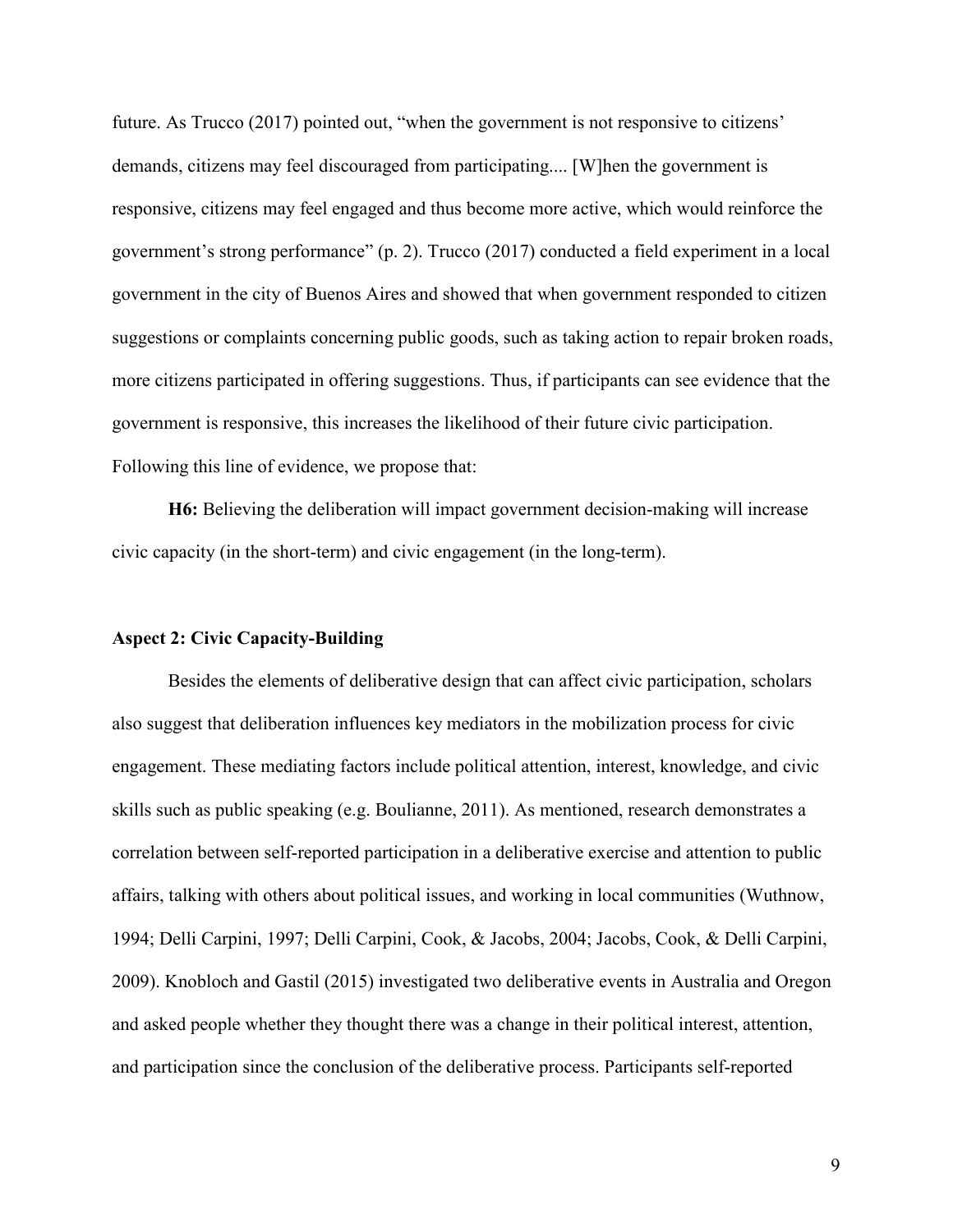changes in how frequently they talked to others about politics, paid attention to politics in the news, worked in the community, and went to political meetings. Knobloch and Gastil did not measure behavior before and after the deliberative events, but rather relied on self-reports of perceived changes.

Fournier et al. (2011) examined deliberative events and find that comparing pretest and post-test values, "participants report paying more attention to the news, becoming more interested in, and feeling more informed about politics at the end of the process than they did at the beginning" (p.115). They also compared panelists to a group that expressed interest in the event but were not chosen to participate. They documented participants' higher levels of attention, interest, and feelings of being informed, compared to non-participants. Given this preexisting evidence, we expect that participation in deliberative events, provided these events are procedurally sound (see previous section), could stimulate interest in the political process, particularly attention to political issues, interest in politics, and subsequent participation. We expect that:

**H7:** Increased political attention leads to increased civic engagement in the long-term.

**H8:** Increased political interest (attributed to the deliberative process) leads to increased civic engagement in the long-term.

As part of the deliberative process, participants may learn about how citizens' input feeds into the government decision-making process, which contributes to political knowledge. A knowledgeable citizenry is not only a democratic ideal, but political knowledge is a key predictor of participation in election campaigns, including voting and donating money (Delli Carpini & Keeter, 1996). Further, a meta-analysis of research on voting demonstrates that political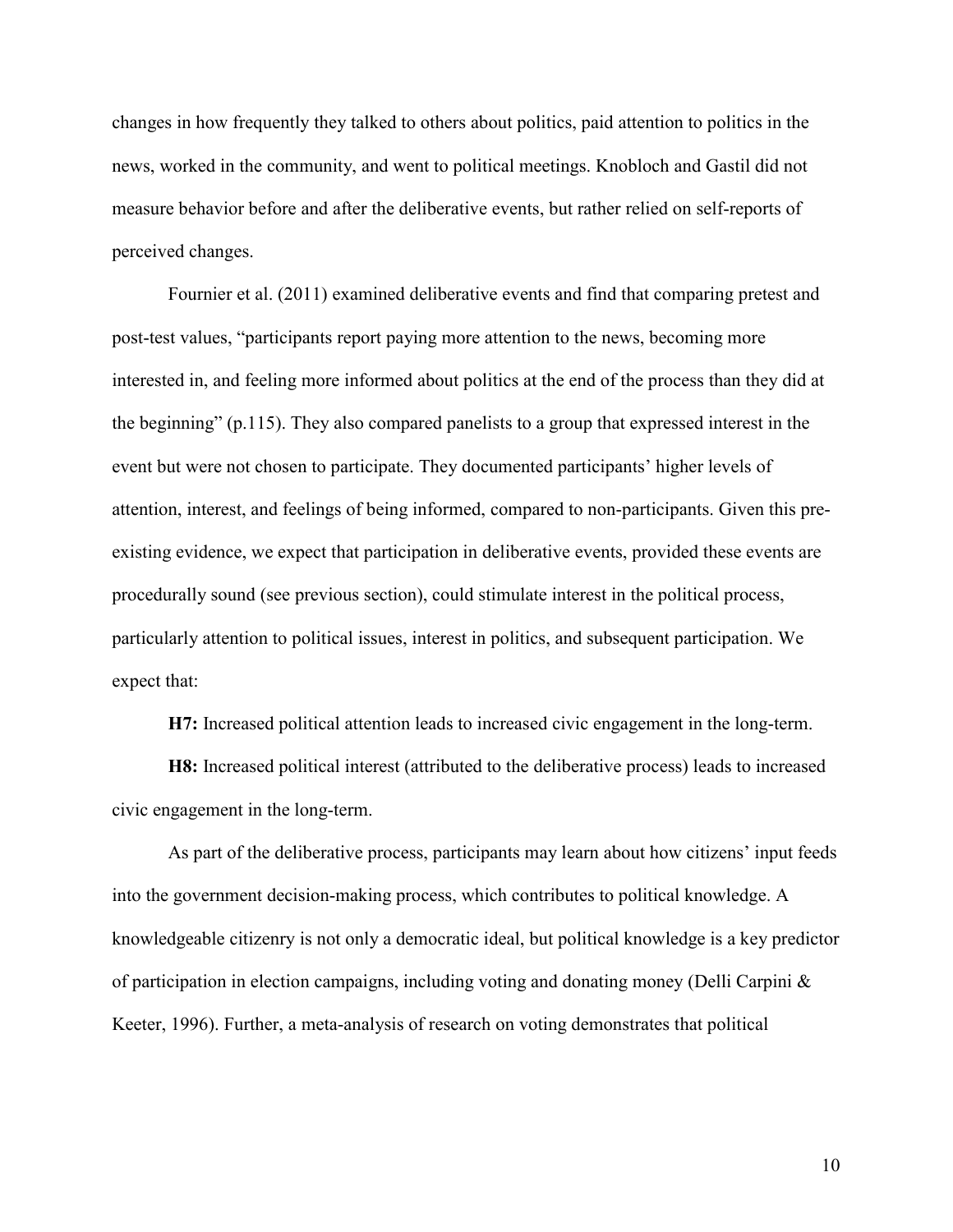knowledge, as well as political interest, is a consistent predictor of voting (Smets & van Ham, 2013). We expect to see similar results for civic engagement:

**H9:** Increased political knowledge (attributed to the deliberative process) leads to increased civic engagement in the long-term.

Verba et al. (1995) outline a civic volunteerism model that explains why some people do and do not participate in civic and political activities. They look at motivation, resources and whether people were asked to participate (a factor that is addressed with recruitment to a deliberative event). For *motivation* they explore the role of political interest, efficacy, and knowledge. They characterize resources in terms of time, money, and skills. They find that civic skills, such as experience in public speaking, writing letters, as well as planning, participating, and chairing meetings, are crucial factors promoting political engagement (also see Brady, Verba, & Schlozman, 1995). If participation in a deliberative exercise enhances these civic skills, we expect to see an increase in overall civic and political participation.

Fournier et al. (2011) tested this idea by studying participants in a deliberative process in the Netherlands. They asked participants before and after the event whether they feel nervous speaking in front of a group and did not find any change in comfort with public speaking. They emphasized the importance of deliberative procedures, but did not find evidence to suggest that feeling like one's views were respected explained the lack of improved public speaking skills. Nonetheless, we propose re-visiting this question, looking at this civic skill and its long-term impact on civic engagement. We expect:

**H10:** Increased civic skills (public speaking) leads to increased civic engagement in the long-term.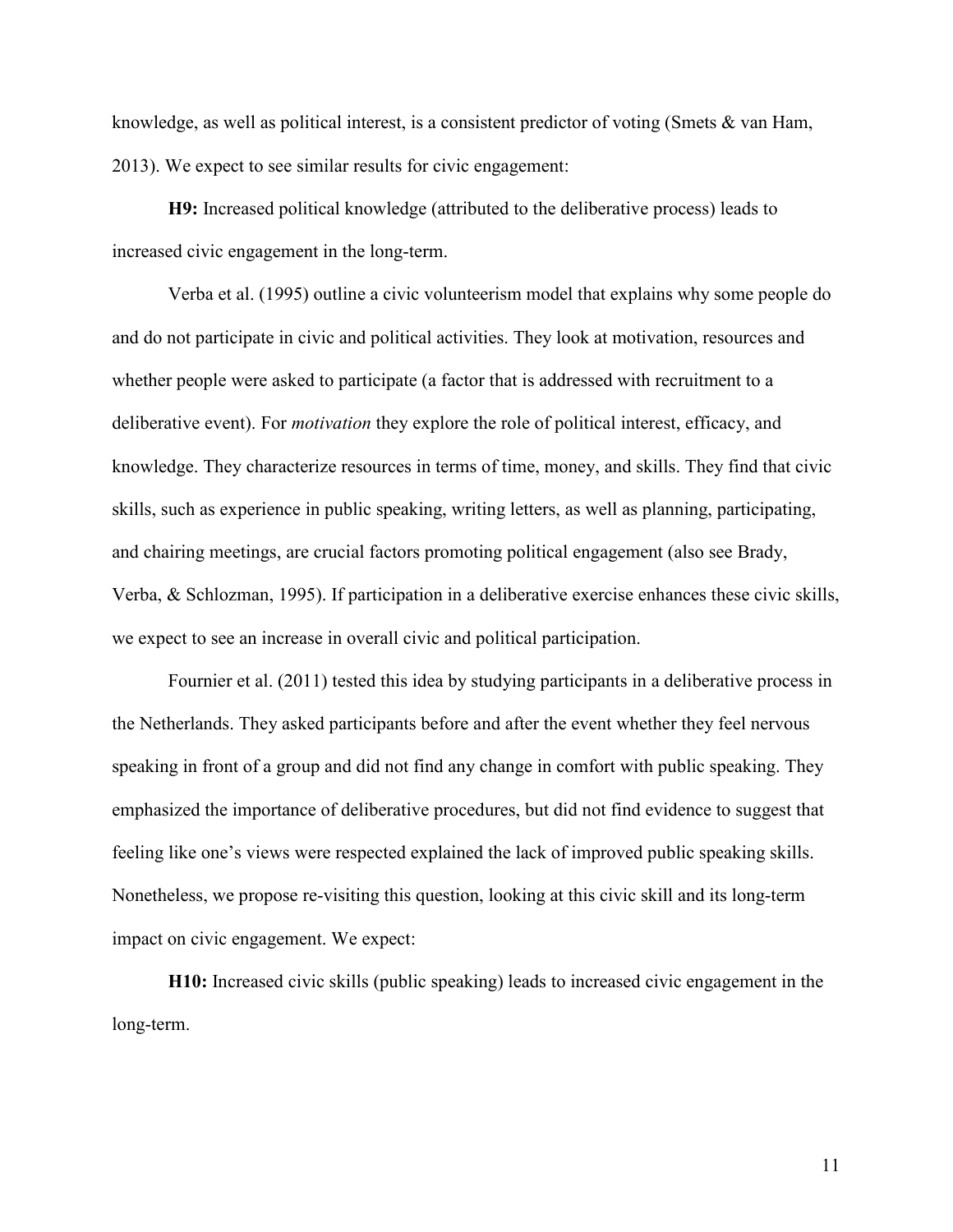In sum, this study is distinctive in offering strong data to attribute changes in civic capacity and civic engagement to participation in a deliberative event. The multi-wave data combined with a control group help trace the evolution of deliberative outcomes on civic capacity and civic engagement. This study is also unique in testing key procedural elements of the deliberation process, such as fairness, diverse viewpoints, evidence-based opinions, and government responsiveness that may impact civic capacity in short term and civic engagement in the long-term. Understanding these mechanisms will help us reflect upon the contested evidence on the relationship between deliberation and civic engagement.

#### **Data and Method**

## **Case Study**

The Citizens' Panel on Energy and Climate Challenges was designed and executed as a collaboration between the City of Edmonton, the Centre for Public Involvement, and Alberta Climate Dialogue, a network of scholars and practitioners.<sup>1</sup> Panelists spent six Saturdays from October 13-December 1, 2012, discussing their values, hearing different perspectives about Edmonton's climate and energy challenges, evaluating different policy options for addressing these challenges, and deciding on policy recommendations (Centre for Public Involvement et al., 2012). For an outline of the six Saturday meetings and description of the process, see Hanson (2018, p. 44-45).

## **Sample**

<sup>&</sup>lt;sup>1</sup> For extensive information and analysis around this Citizens' Panel, see www.albertaclimatedialogue.ca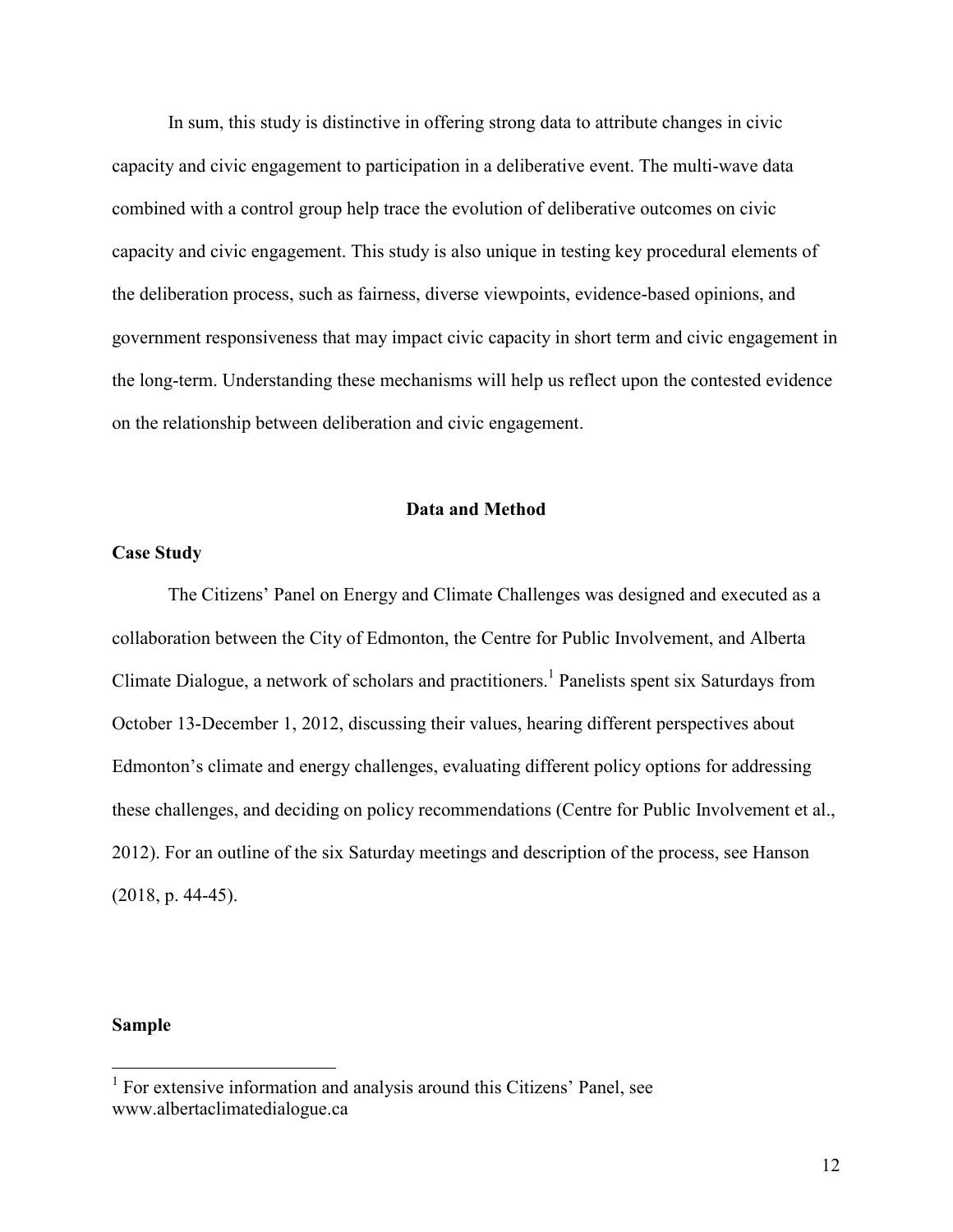Panelists were recruited through interactive voice response survey (for more details, see Author, 2018a). Quotas were used to ensure representation based on age, education, gender, and other variables (see Appendix 1). Those who expressed interest and met quotas were invited to join the Citizens' Panel on Edmonton's Energy and Climate Challenges. This approach to invitations is rare in this field of research, where the norm is to rely on more passive forms of recruitment, such as posters and newspaper ads (see Author, 2018a). Sixty-six citizens were recruited to participate and fifty-six continued to participate through the entire 42 hour event. The size is typical of these types of deliberative events (see Author, 2018b).

 Panelists completed a web survey (October 2012) prior to the deliberative event and were asked to complete identical questionnaires at Sessions 2 and 4. The one-page surveys included a handful of procedural questions and gathered qualitative feedback about the day's events. Panelists were given the option to complete these surveys anonymously to ensure their comfort in reflecting critically. However, most participants wrote their names on the form after reading a statement clarifying that doing so would allow researchers to link their responses across the different surveys. The same questions were repeated in Session 6, but Session 6 also repeated select questions from the pretest survey. Not all questions were repeated, only those that could be expected to change in a two-month period. Finally, six months (June 2013) and two-and-a-half years (June 2015) after the event, panelists were surveyed with a robust set of questions from the pretest survey.

In 2015, the University of Alberta's Population Research Lab was commissioned to ask a small set of questions matching those asked in the two-and-a-half year follow up survey (June 2015). The questions were included in the Alberta Survey 2015 series, a random digit dialed, interviewer-led survey of the Alberta population. The data are free to download from the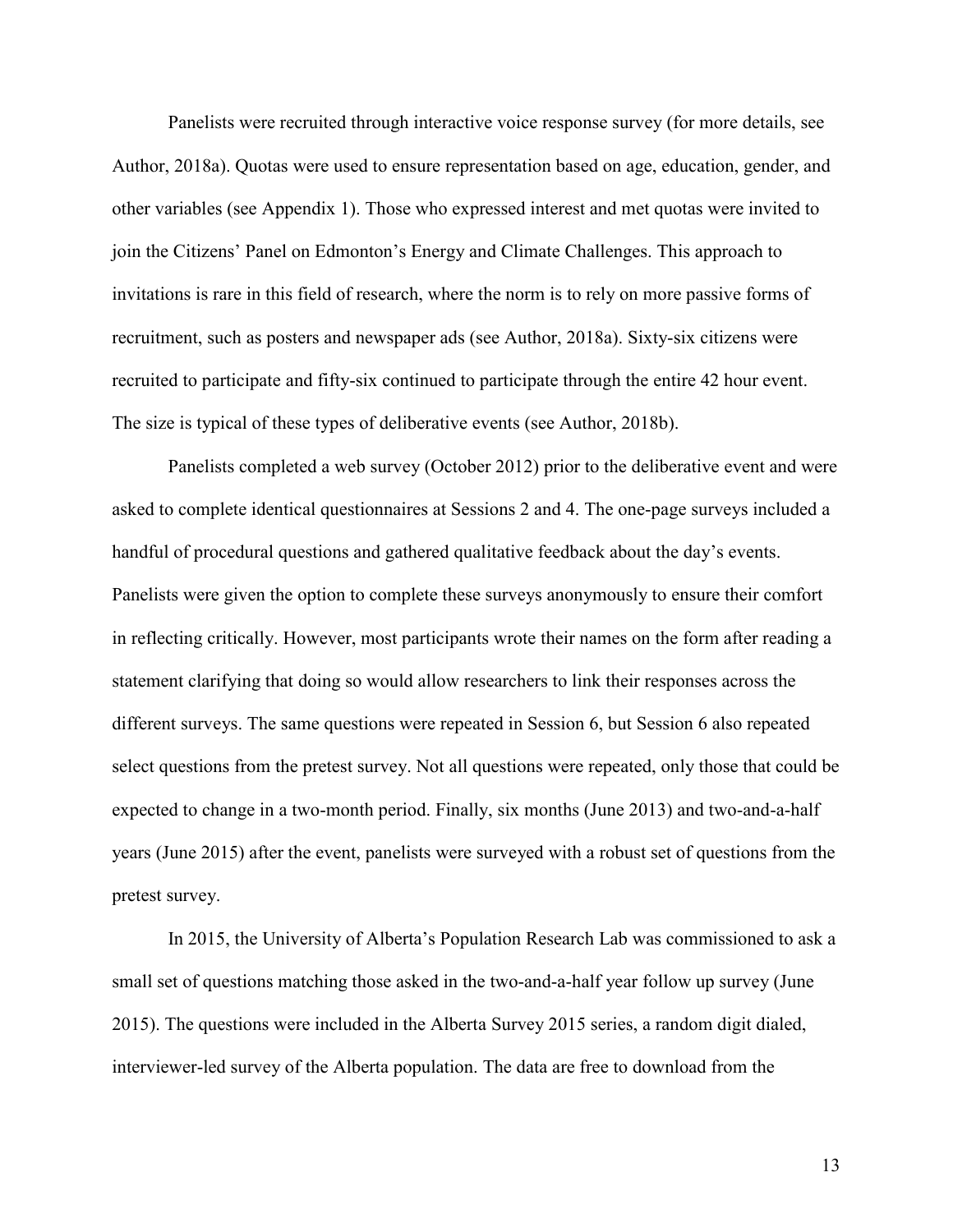University of Alberta's repository: https://dataverse.library.ualberta.ca/dvn/. The AAPOR Response Rate #2, which includes partially completed interviews, is 11 percent for the Edmonton-based samples, which is the focal point for the comparative analysis. The poll data serves as a control group for the panel. That said, the poll data contains slight biases in terms of an over-representation of well-educated people. In contrast, the panel (at the pretest stage) is more representative of the census composition of the community than the poll results (Appendix 1). To enable comparisons between the poll and the citizens' panel, the poll data is weighted on education to match census characteristics.

## **Measurements**

For procedural elements, we focused on items that were best matched to the ideas offered by the existing literature. To test Eggins et al.'s (2007) ideas about exposure to diverse viewpoints and fair treatment during deliberation, we asked respondents to agree or disagree with the idea that the citizens' panel has been run in an unbiased way (for exact wording see Table 1). On a scale of strongly agree (1) to strongly disagree (4), the average was 1.78. For diverse viewpoints, we asked whether participants believed that the citizens' panel would represent those most impacted by energy and climate challenges (Table 1). The average was 1.58 on the fourpoint scale. Finally, we repeated a question about listening to different viewpoints at Session 2 (October 2012), Session 4 (November 2012), and finally, at Session 6 (December 2012). We can see that across these data points, responses remained fairly consistent, but there was a slight drop at session 4 (1.54 to 1.30 to 1.51). Overall, participants agreed that the citizens' panel was unbiased in its procedures, represented diverse perspectives and enabled sharing of diverse viewpoints.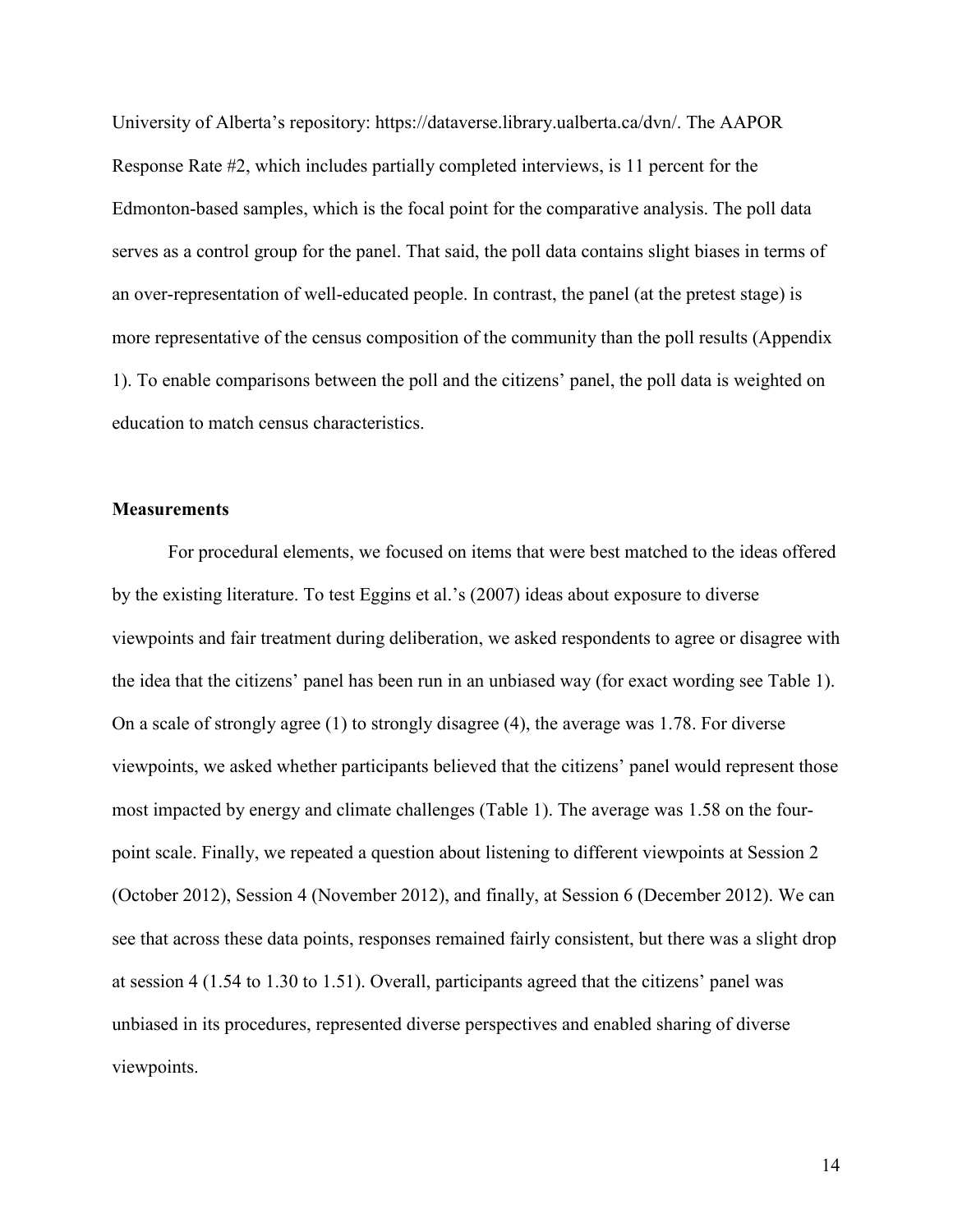Another set of procedural elements focus on evidence-based opinions and government responsiveness. To test Fishkin's (2009, 2018) ideas about evidence-based opinions, we repeated a line of questioning at multiple sessions. The question was about participants' use of reasoning when expressing their views (see Table 1). The question addresses a defining feature of deliberative talk (Habermas, 1985) as well evaluating the success of the deliberation in encouraging reasoned talk. Across the three data points (October to December 2012), we can see consistent appraisals (1.51 to 1.56 to 1.53) on a four-point scale ranging from strongly agree to strongly disagree.

Finally, like Hibbing and Theiss-Morse (2002) and Trucco (2016), we examined evaluations of government responsiveness. On a scale of 1 to 4 (very unlikely to very likely), we asked respondents how likely the recommendations would be adopted by City Council. Respondents reported, on average, a 3.05 on this four-point scale, which translates to an answer of "somewhat likely".

## [insert Table 1 here]

Another set of measures relate to civic capacity. We asked about participants' interest in local community politics, using a five point scale ranging from not at all interested (1) to extremely interested (5), following work by Knobloch and Gastil (2015) and Fournier et al. (2011). Averages are presented as part of the analysis in the next section and as such, we do not repeat the findings. The specific question wording is from Verba et al. (1995). The original scale was 1 (not at all) to 4 (very), but we were concerned about clustering in the highest levels and ceiling effects, so we introduced a fifth response, 'extremely'. While Verba et al. (1995) measured civic skills by asking people if they had to give presentations as part of work, church, or volunteer work in non-political organizations, we adjusted the question to ask about comfort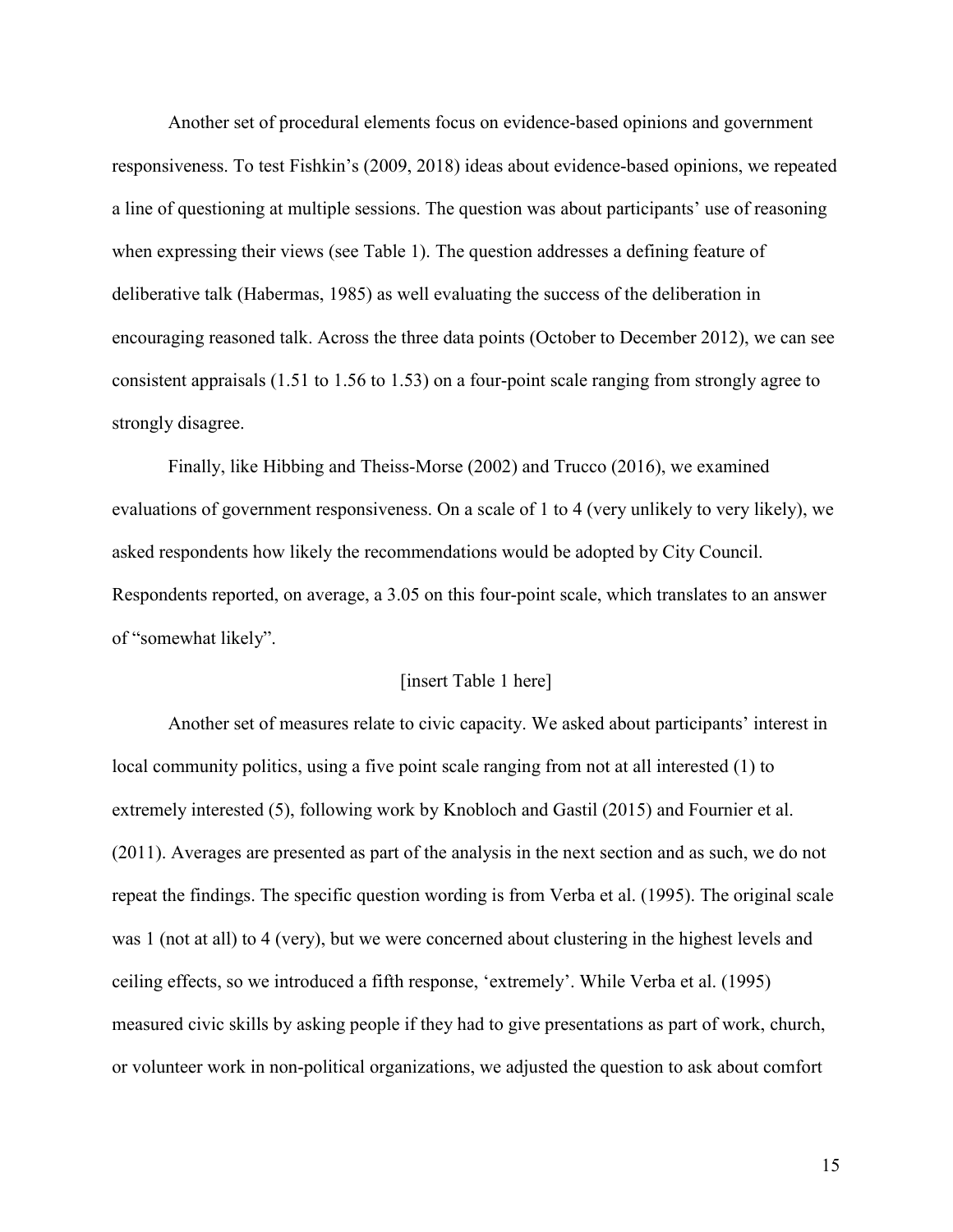with public speaking. The adjustment is more in line with the expected duties of a deliberative event participant as well as expected outcomes from participation in a deliberative exercise. Fournier et al. (2011) used a similar question, but asked about nervousness with public speaking. We ask participants how comfortable they are speaking in a community meeting, on a scale of 1 (not at all) to 10 (very).

Respondents were asked to self-assess how informed they feel about how municipal policy-making works, using a scale of 1 (not at all) to 10 (very). This measure was used to assess political knowledge. As mentioned, political knowledge is a core predictor of voter turnout; we expect similar results for civic activities.

Respondents were asked whether they participated in a series of civic activities, including talking to people to change their views about a political issue, which has been a focal point for much research (Delli Carpini et al., 2004; Eggins et al., 2007; Jacobs et al., 2009; Knobloch & Gastil, 2015). These studies also explored volunteering in the community as an outcome of participation in deliberative process (Delli Carpini et al., 2004; Jacobs et al., 2009; Knobloch & Gastil, 2015). Knobloch and Gastil (2015) also explored political attention. We measured political attention to the issues under discussion at the deliberative event: energy and climate change. Respondents were asked how much attention do they personally pay to environmental issues, on a scale of 1 (no attention) to 5 (a lot of attention). The same question was asked about energy issues.

The questions about civic activities asked about participation in the past 12 months at the pretest stage (October 2012). Building on work from Esterling et al. (2011), we examined contacting public officials as a measure of civic activity. As a further extension to work in this area, we included two additional measures of civic activities: boycotting and donating money to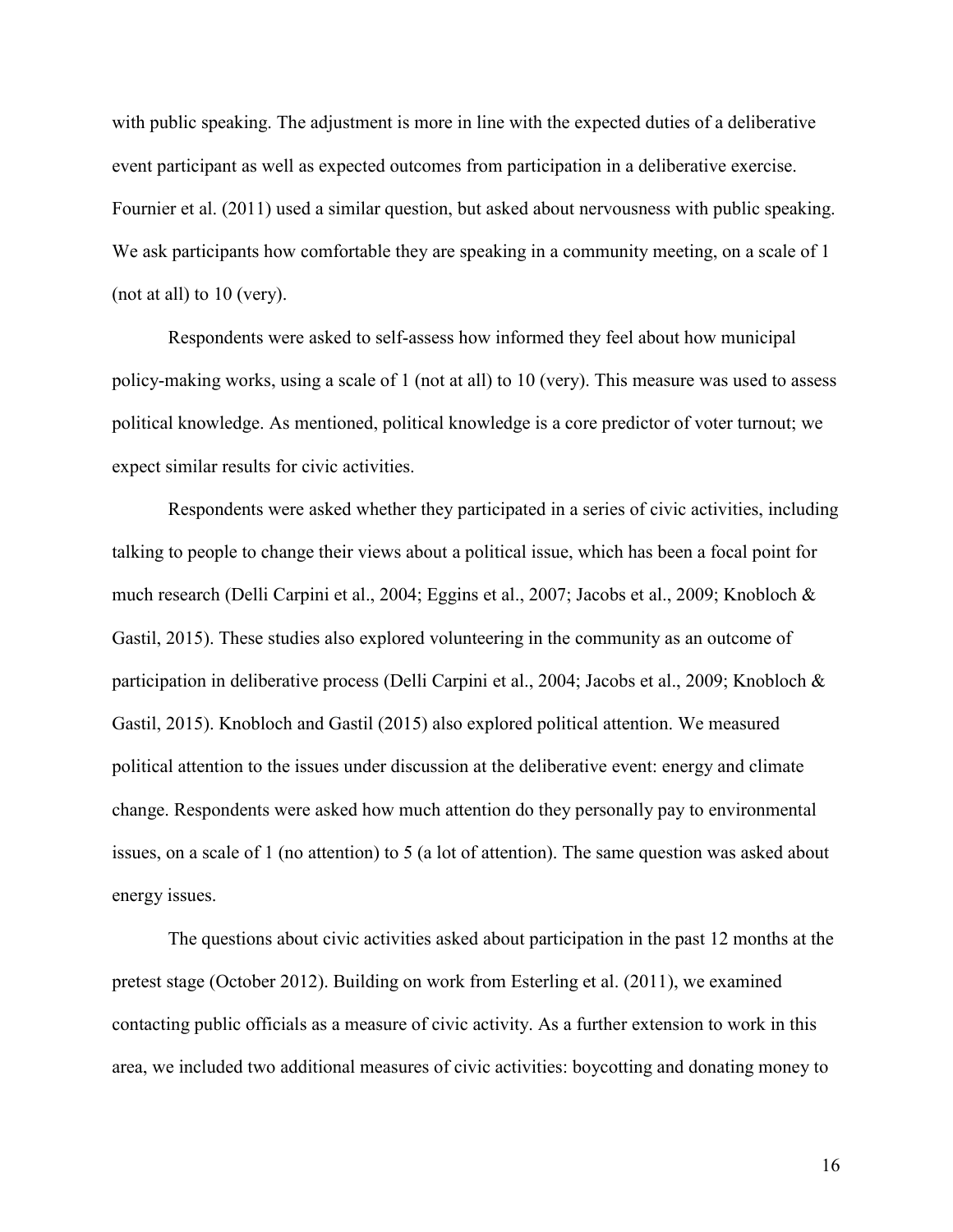an organization or group. The inclusion of boycotting is intended to offer a broader definition of civic activities, which have become more diverse in contemporary periods (see Theocharis  $\&$  van Deth, 2018; Copeland, 2014). In addition, boycotting is particularly relevant for activism related to the environment (Berlin, 2011). As for donating money, we again wanted to include civic activities rather than only ones tied to the formal political process (Theocharis & van Deth, 2018) and donating money has become a popular way to participate in civic life, as will be discussed in the next section. Including boycotting and donating represents a move beyond existing research in this area, which has focused on 'thin' measure of institutionalized participation, such as voter turnout (Gastil et al., 2008, p.358; Gastil et al., 2010, p.36). At the six month follow-up, the question was adjusted to "since October 2012, have you done the following" as part of trying to account for changes that may be distinctively related to the deliberative event. Finally, at the two-and-a-half year follow-up (June 2015), the question returned to "in the past 12 months", which is consistent with the pretest survey.

## **Method of Analysis**

To offer an overview of how civic engagement has evolved over time, the five activities were added together in our analysis. This approach facilitates understanding of how procedural features and civic capacity influence civic engagement in general. It also works well for summarizing trend data across three points in time. Additionally, it offers consistency in the analysis: procedural features and civic capacity measures include ordinal scales, which are analyzed as t-test differences of group means over the series of data points and used in correlational analysis. The civic scale, as opposed to individual items, enables this consistency in the analysis approach. Finally, all these variables are included in the analysis of correlations,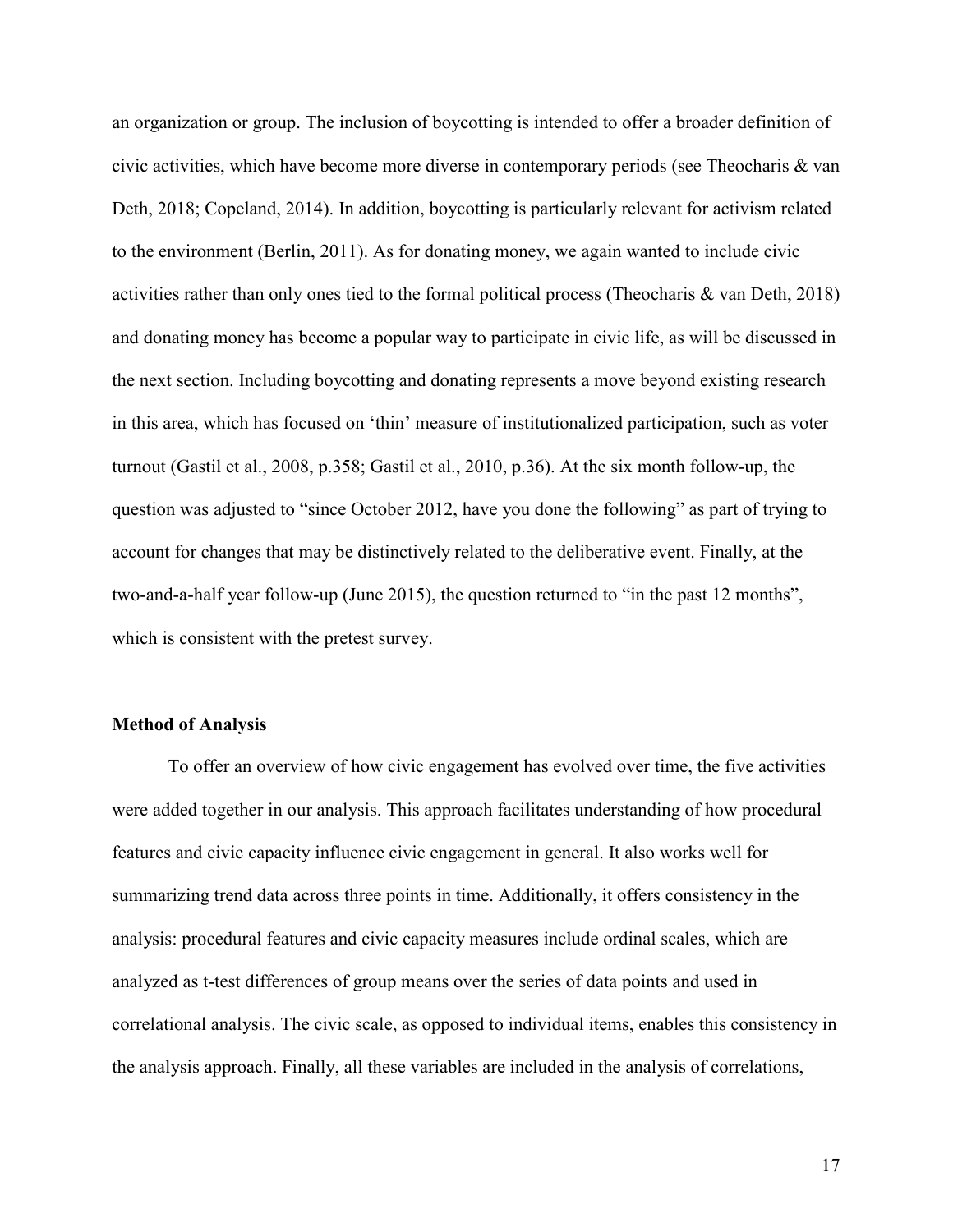using Pearson product moment correlations. The correlational analysis replicates existing analysis approaches for these research questions, i.e., Eggins et al. (2007).

The sample sizes decrease in the correlational analysis, as the results are based on data that could be linked across time periods – a difficult task since participants were offered the option to submit their survey results anonymously and there are seven data points spanning more than 2.5 years. Because the sample sizes are so small, many substantial correlations do not meet the threshold for statistical significance, even after adjusting the level of significance from *p*  $\leq$  .05 to  $p \leq$  .10. To offer transparency in the results, we report on the *p*-values associated with the estimates. Following trends in political science (Gill, 2018), we move beyond the focus on *p*values into the discussion about how substantive the relationships are. Readers can judge for themselves the significance of the relationships using results presented in the tables.

Finally, our analysis focuses on the data points that offer the strongest tests of our causal model (Figure 1). In other words, we use responses to procedural elements collected during the six-Saturday deliberative event, then we focus on the impact at the six month survey for civic capacity, and on civic engagement at the two-and-a-half year period. This panel framework helps test the model depicted in Figure 1. This model offers strong claims about the direction of causal flow, which we want to test with the data. This approach moves the literature beyond the correlational analysis that dominates the civic capacity and civic engagement literatures and explores mediating factors (e.g., Boulianne, 2011). Despite the small sample size and the single case study approach, we believe that the tests of this causal model offer a significant contribution to scholarship, well beyond the confines of deliberative democracy. Of course, the study is a key contribution to the study of the impacts of deliberative democracy on civic engagement, as existing scholarship does not assess long-term impacts.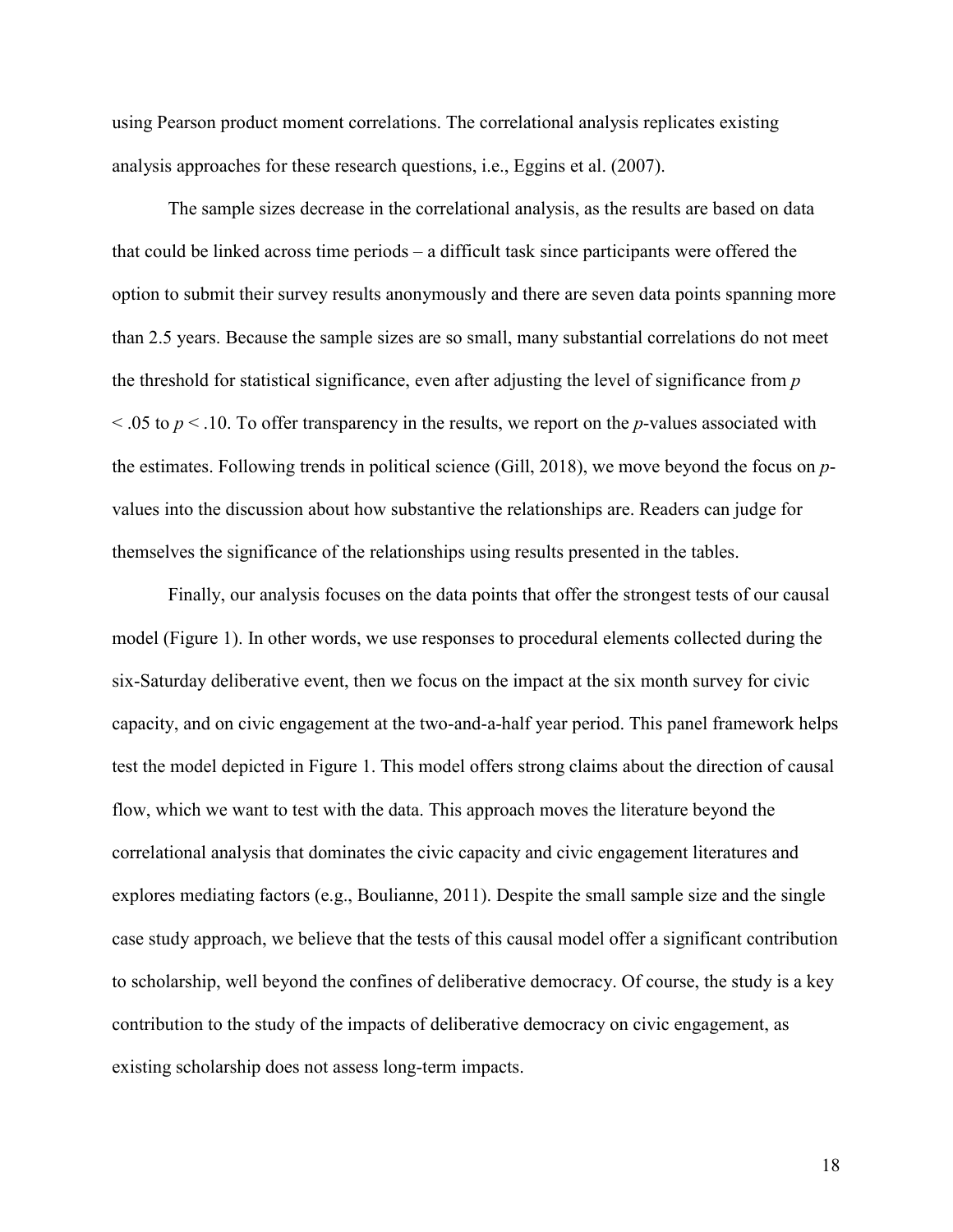## **Results**

The most popular civic activities are political talk and donating to an organization or group (see Table 2). Approximately 66.7% of panelists reported talking to someone to try to change their mind about a political issue (n=45). In contrast, among the non-participating general public, only 49.2% reported talking to someone to try to change their mind (n=405, weighted data). However, the strongest support for Hypothesis 1 is based on measures of boycotting. Approximately 48.9% of panelists boycotted (n=45), compared to 19.8% of the non-participating general public (n=405). Panelists were also more likely to report volunteering to work on a community project, a 20 percentage point difference (44.4% vs. 24.5%). Aggregating across the various types of civic activities offers a holistic picture about changes. Panelists were more engaged, compared to those who had not participated in the deliberative event (2.48 versus 1.71). Hypothesis 1 also mentions building civic capacity. As for political interest, panelists report higher levels of political interest, compared to non-participating citizens. The difference is .44 on a five-point scale (Table 2). Panelists and non-participants did not differ significantly in their self-assessed knowledge about policy-making. In sum, Hypothesis 1 has strong support.

## [insert Table 2 here]

Hypothesis 2 relates to how panelists' participation changes over three points in time (Table 3). From the pretest to the six months post-test and the two-and-a-half year follow-up, we see a consistent pattern of increasing knowledge about how policy-making works. The average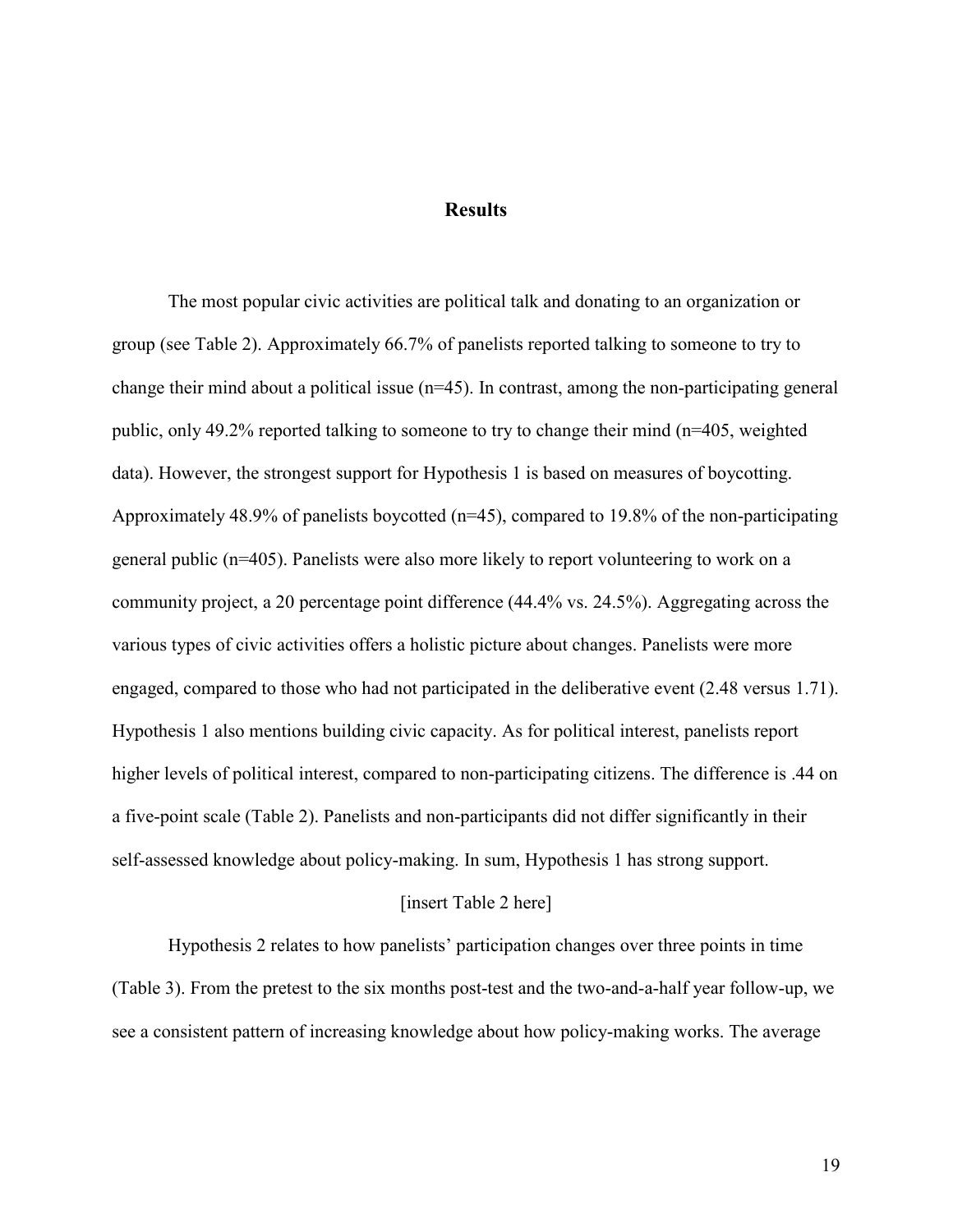changed from 4.00 to 5.15 to 5.20 (Table 3). Political interest remained more consistent across the three data-points (see Table 3).

## [insert Table 3 here]

As for participation in civic activities, the changes from the pretest (September to October 2012) to the six-month period (June 2013) were small, which makes sense given the short time span limiting opportunities to get involved. Comparing the pretest to the two-and-ahalf year follow-up, there are patterns of increasing engagement (Table 3). The most dramatic changes are observed in relation to talking about political issues and contacting officials. At the pretest, 42.2% of panelists reported talking about political issues with the intent to persuade others' opinions. In contrast, 66.7% of panelists reported doing so more than two-and-a-half years later. For contacting officials, 15.6% of panelists reported doing so in the past 12 months when asked at the pretest stage; at the two and half year follow-up, 31.8% of panelists reported contacting officials. Aggregating across the various types of civic activities offers a holistic picture about changes. The average number of activities engaged in increases from 1.91 to 2.48 (*p* = .06). In sum, we find support for Hypothesis 2. Participants reported higher levels of knowledge about policy-making and higher average levels of engagement, comparing the pretest to the 2.5 year post-test.

Hypothesis 3 to Hypothesis 6 relate to the role of procedural elements (October to December 2012) in impacting political interest (June 2013), political knowledge (June 2013) and eventually, civic engagement (June 2015). As noted in relation to Table 1, participants generally reported that they agreed with the fairness of the process, exposure to diverse viewpoints, creation of evidence-based opinion, and perceptions of government responsiveness to the citizens' panel. How do these perceptions influence civic capacity and engagement?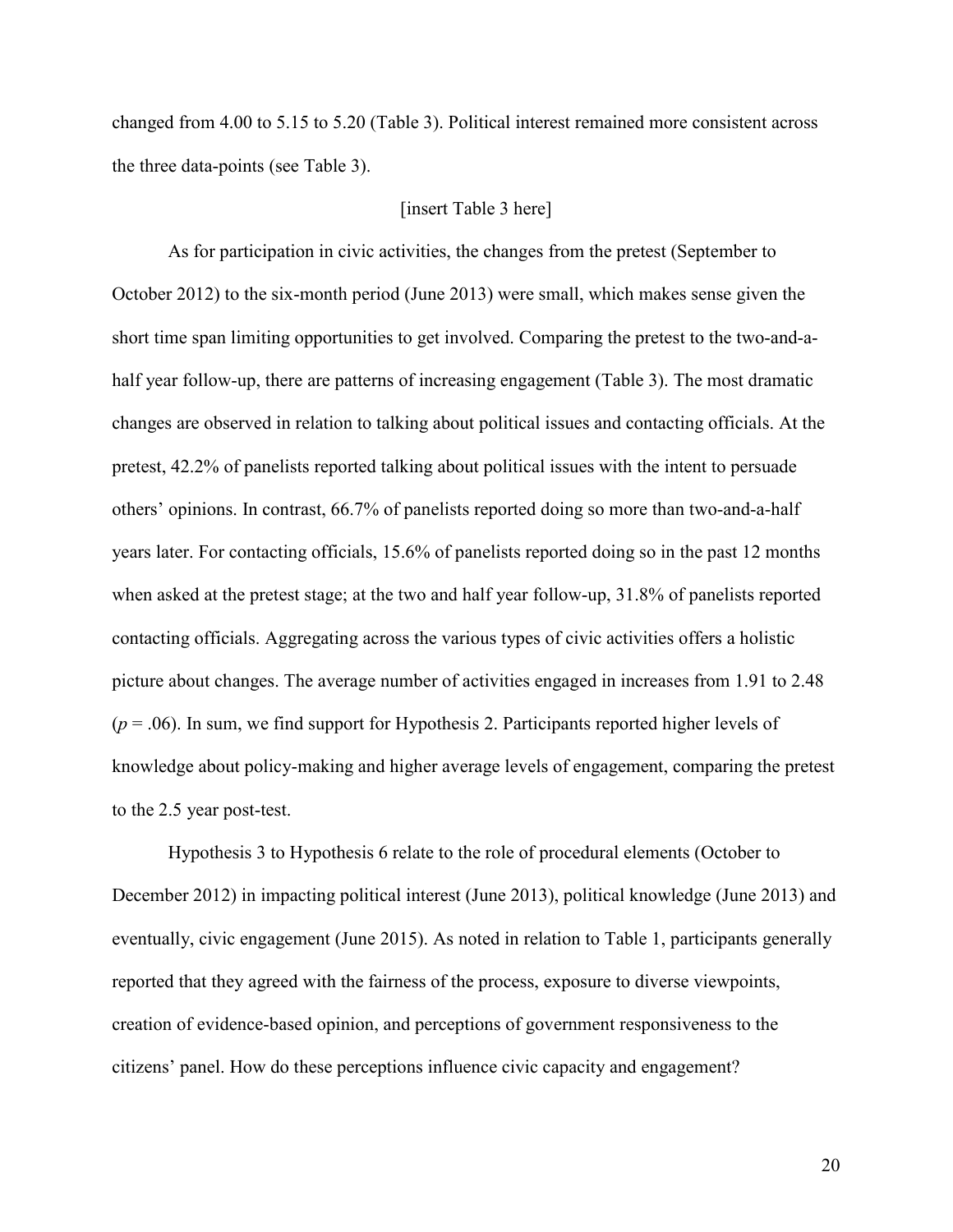Hypothesis 3 explores a series of questions about exposure to diverse viewpoints (Table 4). Exposure to diverse viewpoints, as measured by "listening to people who I disagreed with," did increase political interest and in one case, the relationship became significant ( $r = .277$ ,  $p$ ) = .097). Listening to differing viewpoints correlates positively with political knowledge (*r*  $=$  .244) and civic engagement ( $r = 0.178$ ), but the relationship fails to meet the threshold of significance because of the low sample size (see Table 4). There is a comparable coefficient for the relationship between civic engagement and believing the panel reflects diverse viewpoints (.156) but again, the relationship is not significant. Hypothesis 3 has mixed support.

## [insert Table 4]

As for fair treatment (Hypothesis 4), the results were not in line with expectations. Believing the citizens' panel has been run in an unbiased way decreased political interest and civic engagement, but the relationships were not significant (Table 4). Hypothesis 4 was not supported.

As for developing more evidence-based opinions, Hypothesis 5, we asked respondents to report on whether they sought to give reasons for their views. Indeed, this is a core expectation of deliberative talk. In this line of questions, we find our strongest evidence about the role of procedural elements in impacting civic capacity and engagement. We asked this question at sessions 2, 4, and 6. Each time, we find positive correlations with political interest and political knowledge (Table 5). These coefficients range in size from .204 to .389. These correlations are substantially significant. For example, during session 2, providing reasoned opinions increased political interest ( $r = .291$ ,  $p = .076$ ) and political knowledge ( $r = .343$ ,  $p = .035$ ). Correlations between developing more evidence-based opinions and civic engagement are also positive.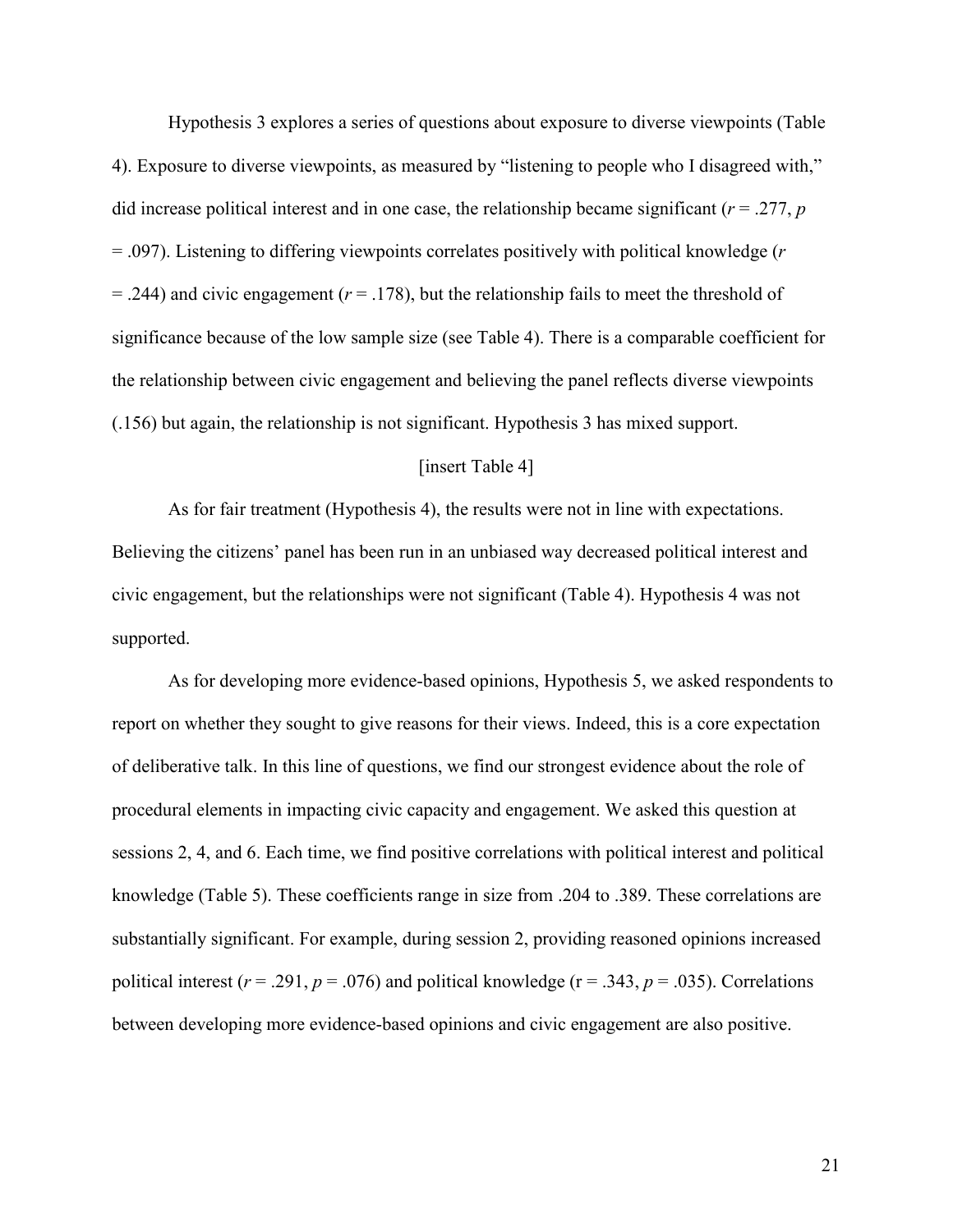ranging from .062 to .196, but fail to reach statistical significance. Overall, we find support for Hypothesis 5.

## [insert Table 5 here]

As for Hypothesis 6, we find consistent patterns of positive correlations for government responsiveness on political interest, knowledge, and civic engagement. None of the correlations are significant. Hypothesis 6 has little support.

Hypotheses 7 to 10 examine the relationship between civic capacity and civic engagement. We use multiple data points for the analysis of civic capacity. Political attention was not asked about during the pretest survey; as such we could not include it in the analysis related to Hypothesis 2. Respondents were asked on a scale of 1 (no attention) to 5 (a lot of attention) how much attention they personally pay to environmental issues, then the same questions were asked about energy issues. From the six month survey to the survey two years later, there are small increases in political attention to these issues (see averages reported in Table 6). The correlations of attention to political issues and civic engagement are quite strong (.398, .456) in the two-and-a-half year survey (Table 6), but the data points are concurrent and thus cannot speak to causal flow. Linking the six month follow-up (June 2013) survey results about attention to environmental issues and civic engagement two years later (June 2015), we find support for Hypothesis 7. Paying attention to environmental issues leads to civic engagement two years later  $(r = .351, p = .042)$ .

## [insert Table 6 here]

As for political interest, we observe similar patterns as for political attention. The concurrent responses for the two-and-a-half year survey (June 2015) show very strong correlations ( $r = .595$ ,  $p < .001$ ). In the public opinion survey (2015), we find also find strong,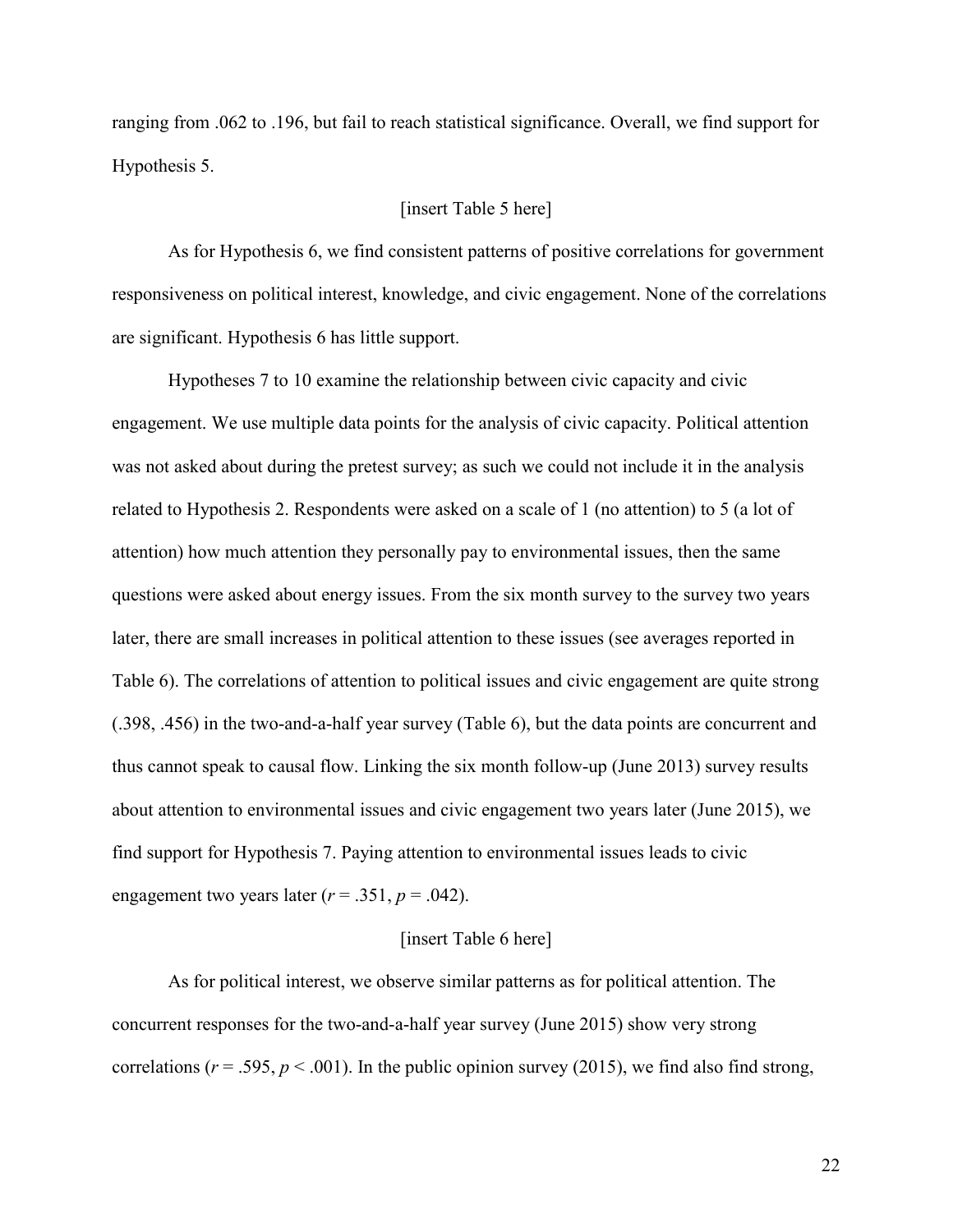positive correlations between political interest and civic engagement ( $r = .393$ ,  $p < .001$ ,  $n =$ 405). While these correlations of concurrent data are important, they do not speak to causality and causal flow. Considering political interest at the six month follow-up (June 2013) and civic engagement two years later (June 2015), we find support for Hypothesis 8. Political interest leads to civic engagement two years later  $(r = .330, p = .061)$ .

## [insert Table 7 here]

Hypothesis 9 explores self-assessed knowledge about municipal policy-making. As mentioned in relation to Hypothesis 2, a trajectory of increasing knowledge related to policymaking can be observed across the pretest, six month follow, and two-and-a-half year follow-up (Table 3). Table 7 introduces another data point, the period immediately after the deliberative event to the trajectory, again affirming a pattern of increasing knowledge about policy-making. As observed with other variables, there is a strong correlation of political knowledge and civic engagement as observed in survey results collected two-and-a-half years after the deliberation. Unlike the other variables, the 6 months survey results for political knowledge do not strongly correlate with civic engagement two years later (Table 7). On the other hand, in the public opinion survey (2015), we find strong, positive correlations between political knowledge and civic engagement ( $r = .330$ ,  $p < .001$ ,  $n = 405$ ).

The final hypothesis explores civic skills, measured as comfort with public speaking in a community meeting. Table 7 shows slightly higher levels in the periods immediately after the conclusion of the deliberative event, compared to the two and half year follow-up. As observed with political attention and interest, the concurrent data points contained in the two-and-a-half year survey produce the strongest correlations between public speaking skills/civic skills and civic engagement (Table 7). However, correlating public speaking skills at the six month follow-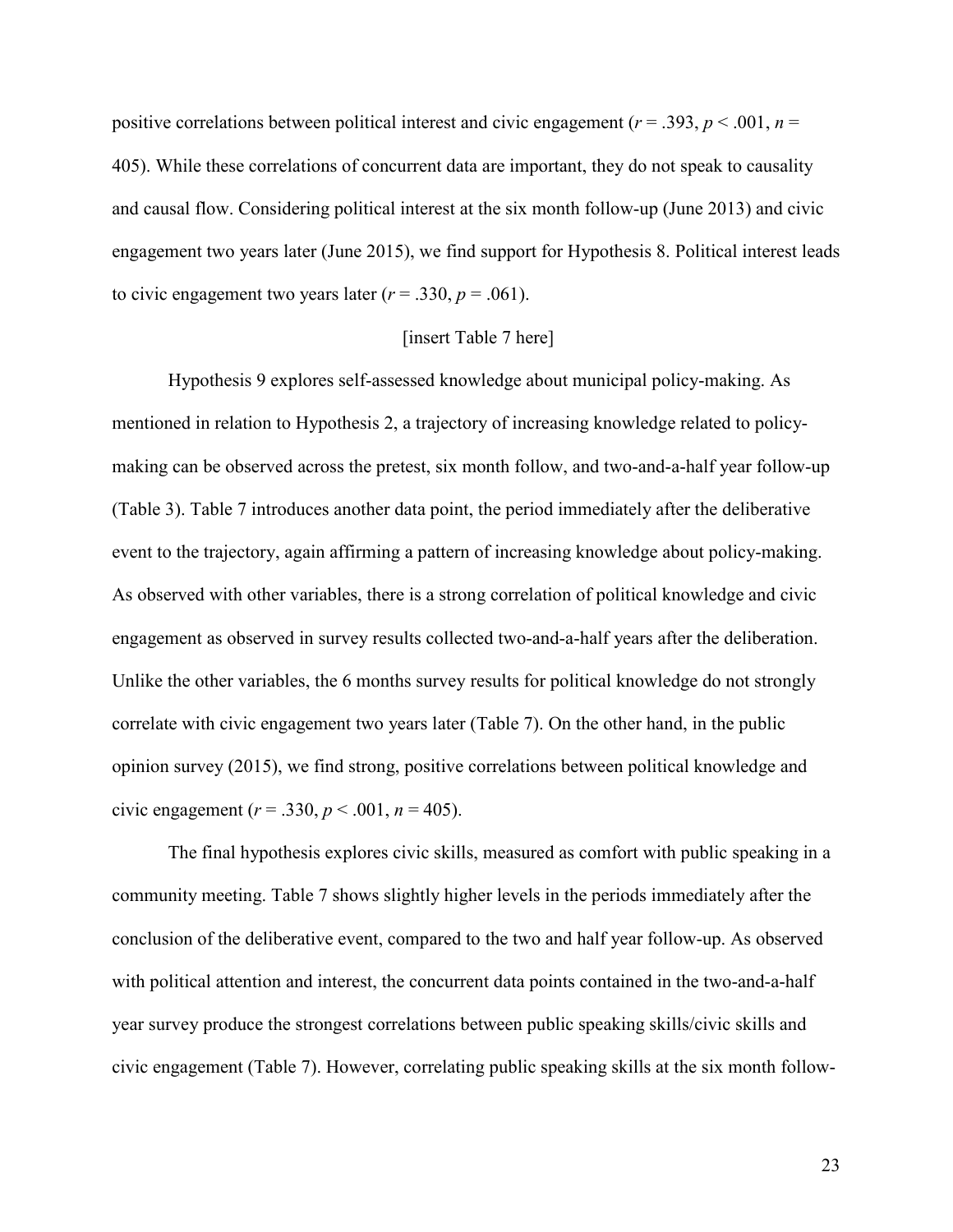up (June 2013) and civic engagement two years later (June 2015), we find support for Hypothesis 9. Comfort with public speaking leads to civic engagement two years later (*r* = .387,  $p = .026$ ).

In sum, using seven-wave data of panelists who participated in an intense deliberative process as well as data from a large public opinion survey (n=405), we examined how participation in a citizens' panel impacted civic capacity and civic engagement. Our analysis is unique in examining the conditions under which there are positive impacts, highlighting procedural elements. With 10 hypotheses tested and 63 relationship tests, the key findings could be difficult to determine. As such, we have summarized the findings in Figure 2. The summary does not try to summarize every observed relationship; rather, it summarizes the results that offer the strongest tests of the causal flow linking deliberative process to civic capacity and civic engagement (Figure 1). Of the procedural elements, evidence-based opinions and exposure to diverse viewpoints both impact political interest and, we expect, indirectly impact civic engagement. The direct effects of evidence-based opinions and exposure to diverse viewpoints on civic engagement were sizable, but did not reach statistical significance. The formation of evidence-based opinions also impacted political knowledge, as measured by feeling informed about the municipal policy-making process. Other factors also influence civic engagement, including increased attention to political issues and comfort speaking in public meetings.

#### **Discussion and Conclusion**

Prior studies focus on short-term effects of deliberation, which limits our understanding of how deliberative participation can have long-term, enduring effects on civic and political engagement. This paper addresses a clear gap in research. Because of our data's distinction in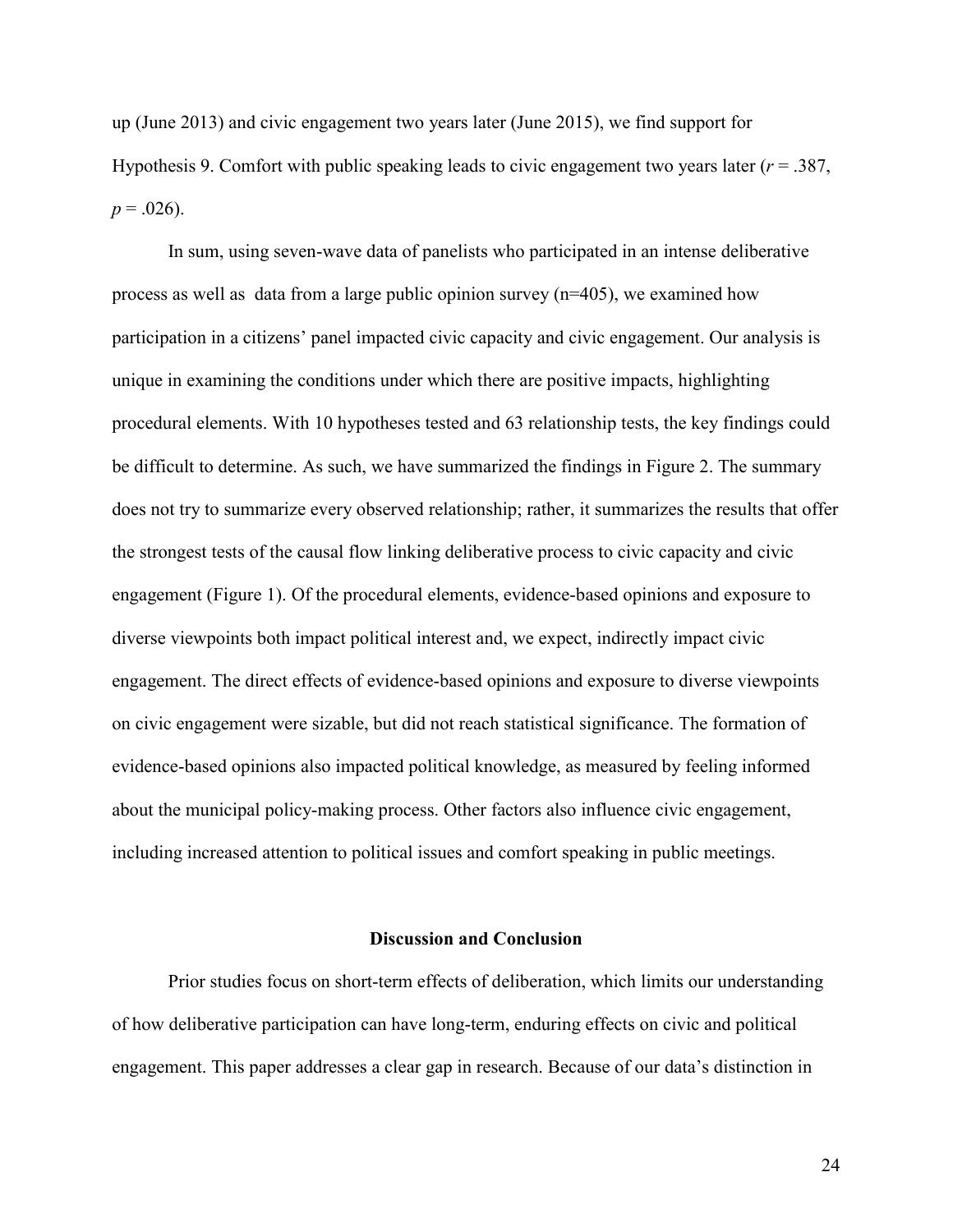demonstrating the trajectory of changes across three points in time, we are able to study both the long-term causal impact of deliberation and the specific elements of deliberation that contribute to civic capacity and engagement. Thus, our findings enrich our understanding of the long-term impact of deliberation on day-to-day civic engagement. In addition, our data addresses "the complicated issue of causality", which has been a prominent but unaddressed concern in the literature (Jacobs et al., 2009, p. 84-85).We examined how participation in a deliberative event impacted civic engagement. To study this, the literature informs us that the mechanism works in two ways: in the deliberation procedure itself and in the capacity-building brought about by deliberation. We found that (1) some elements of deliberation (i.e., evidence-based process) matter for civic capacity and civic engagement and (2) the capacity factors (i.e., political interest, attention, skills) brought about by deliberation matter for civic engagement.

The most dramatic changes are observed in relation to talking about political issues and contacting officials, which align with existing research on this topic (Knobloch & Gastil, 2015; Esterling et al., 2011). Indeed, the results from testing Hypotheses 1 and 2 offer some strong evidence related to talking politics. The findings clearly point to the role of the deliberative process in increasing levels of political talk (Table 3), increased contact with officials (Table 3), and heightened levels of political interest compared to control group of non-participants (Table 2). We suggest that the results affirm the role of deliberative events in creating opinion-leaders. Panelists become more confident in their opinions and try to influence others. The nature of these opinions is important, since the deliberative event is expected to create more evidence-based opinions and encourage panelists to use reasoning in expressing their views (Fishkin, 2009, 2018). As most scholars of deliberative democracy theory advocate, the goal of deliberation is to foster considered opinions (Fishkin, 2009, 2018). Our findings take a step forward,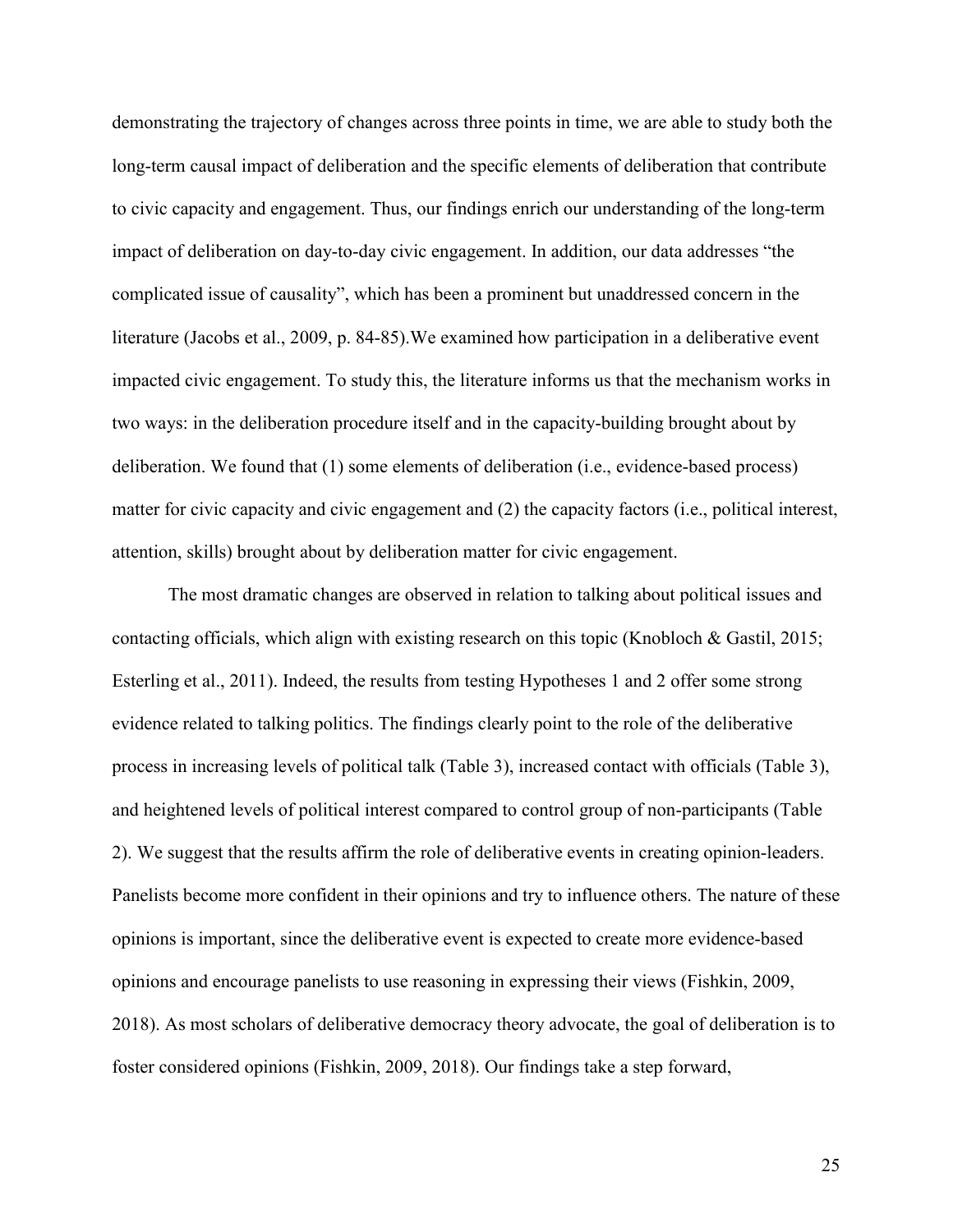demonstrating that considered opinion can increase civic engagement in the long term. These evidence-based opinions are linked to civic capacity, such as political interest and political knowledge (Table 5, Figure 2). While evidence-based opinions were positively correlated with civic engagement, the sample size was a detriment to conclusive findings (Table 5). The correlation failed to meet statistical significance, but the size of the positive correlation is substantial (*r* = .196). In contrast, Eggins et al. (2007) used measures of *intent* to talk politics and exposure to diverse viewpoints, finding a correlation of .312. While our measure of actual activity and multi-wave data are stronger, our sample size is much smaller than Eggins et al. (2007).

Panelists were also more likely to volunteer compared to non-participants (Table 2) and demonstrate a trajectory of increasing likelihood of volunteering (Table 3). The latter finding did not reach statistical significance, but the eleven percentage point change is noteworthy (Table 3). We replicated existing findings in the field that rely on cross-sectional survey data, using selfreporting of deliberative talk and volunteering (Delli Carpini et al., 2004; Jacobs et al., 2009). We also replicate findings that rely on participants' self-assessing changes in their levels of activity (Knobloch & Gastil, 2015). Our multi-wave panel, with a public opinion poll (n=400) as a control group, offer stronger causal data to support the theory that deliberation will increase civic engagement.

Our paper is unique in examining how procedural features impact the outcome of deliberation on civic capacity and engagement. While existing literature points to fair treatment, diverse viewpoints, evidence-based opinions, and government responsiveness, we did not find consistently strong support for the importance of these factors. As for fair treatment, we only had one measure for this concept and the measure may not be perfectly aligned with ideas presented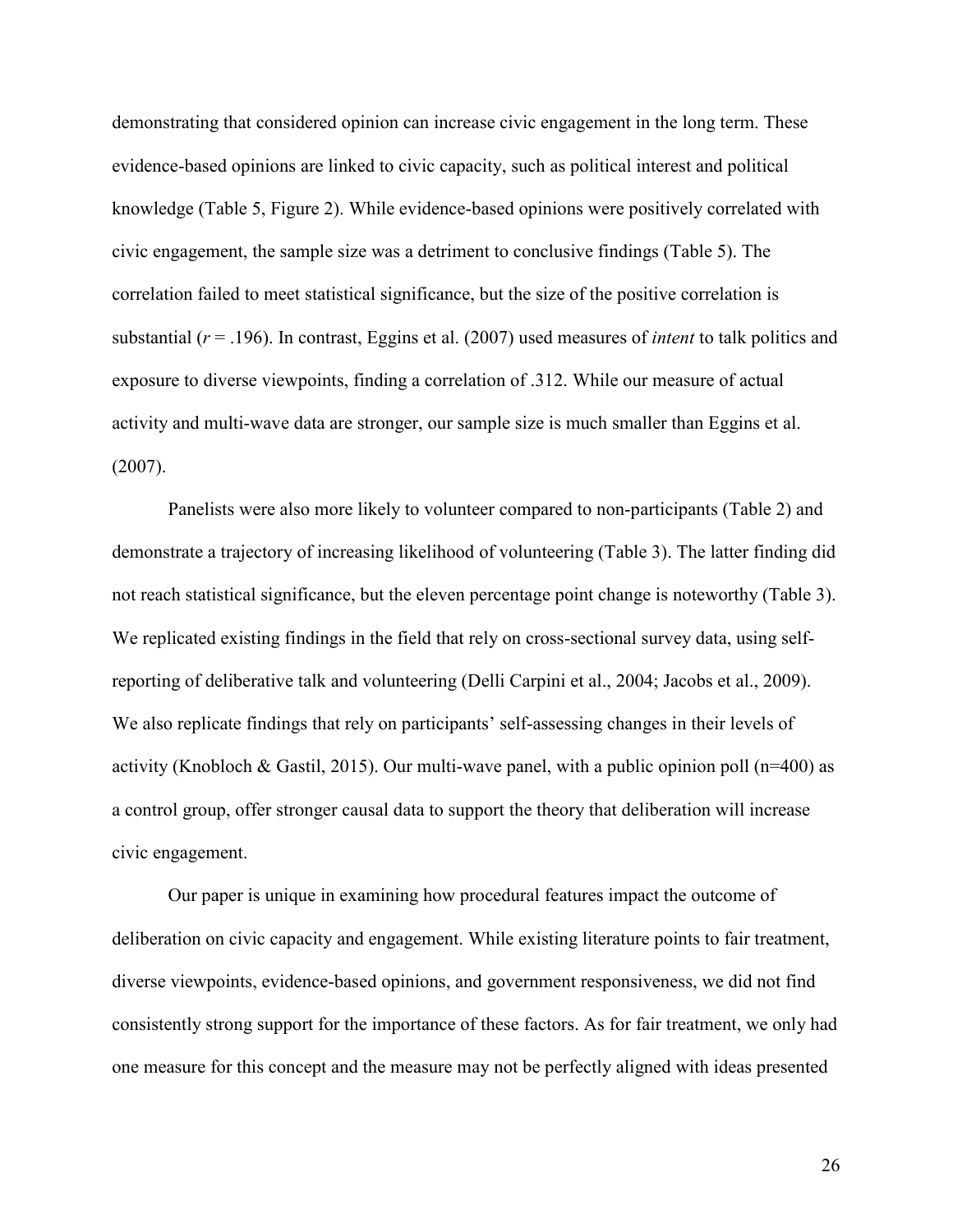by Eggins et al. (2007). Eggins et al. (2007) used measures of *intent* to talk politics and fair treatment, finding a correlation of .533. The most surprising of results relate to government responsiveness (Table 5). We have a strong measure of this concept. Believing that the government will be responsive to the citizens' panel had small positive correlations with political interest, knowledge, and engagement. The result is surprising, because the event involved government officials in the planning and execution of the event, City Councillors visiting and observing some sessions of the Citizens' Panel, civil servants observing and providing support for every session, and an explicit prior commitment from City administration to seriously consider the report when developing policy, as well as responding explicitly to participants about which recommendation were taken up, which were not, and why (Author, 2018b; Hanson, 2018). Sample size could explain this lack of significance, but the coefficients were quite small (.033 to .127). As for multiple viewpoints (Hypothesis 3), our findings were mixed, which reflects existing scholarship (see above discussion of Mutz, 2006). Again, we suggest further research on whether moderating a discussion with differing viewpoints (versus not moderating) might influence whether there is an impact on civic engagement. Exposure to different viewpoints did increase political interest and as such, holds promise of greater civic engagement.

Participating in a deliberative process does increase civic capacity-building as observed in the results comparing political interest and knowledge across the three points in time as well as comparing panelists to non-participants. Panelists reported higher levels of political interest compared to non-participants (Table 2). From October 2012 (pretest) to June 2015, we see a pattern of increased knowledge of municipal policy-making. The post-event period offered a critical learning process, since panelists observed their report submitted to City Council (April 2013), then acted upon (April 2015) (see Author, 2018b). As such, they learned about policy-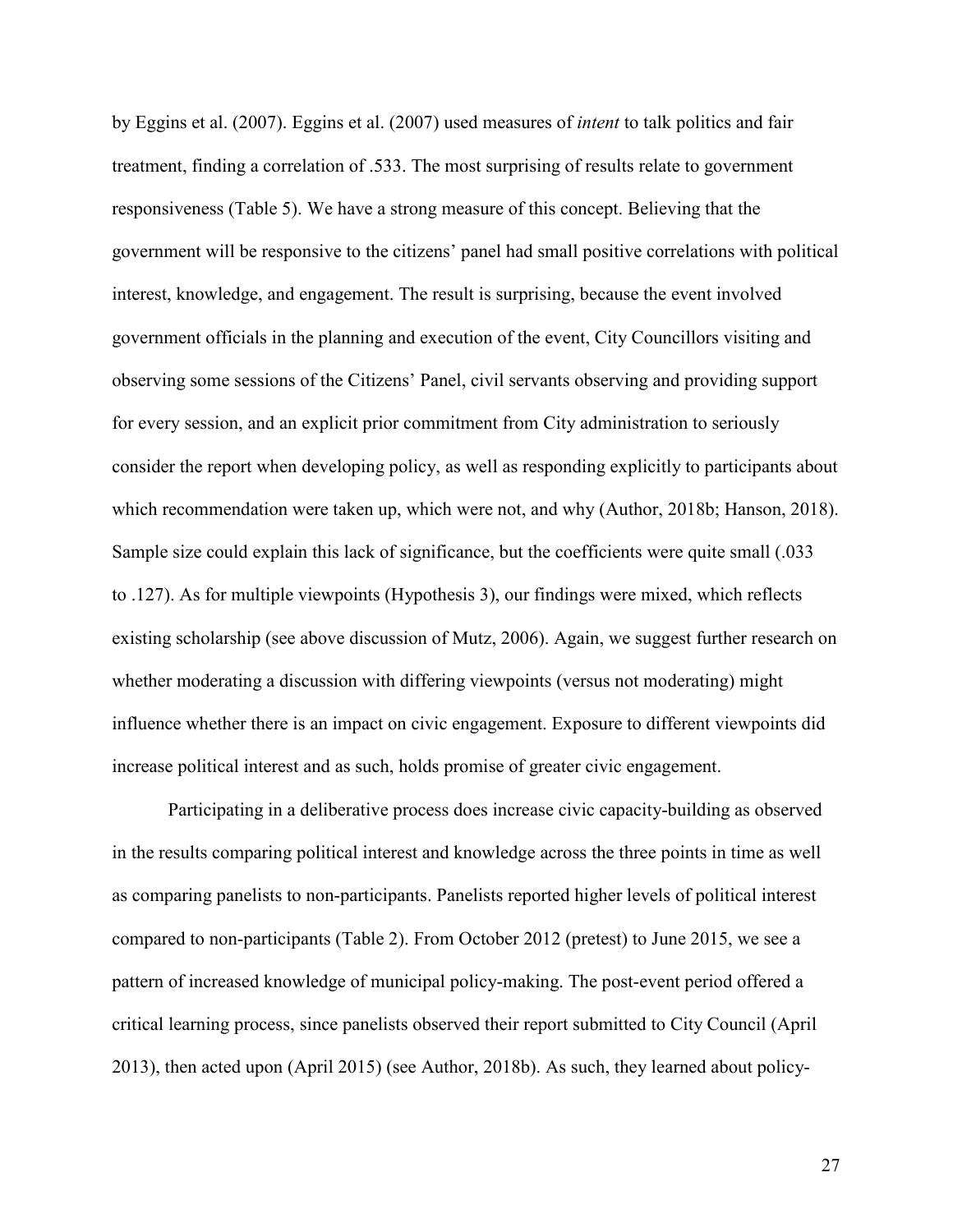making process in the six Saturdays as well as in the post-event period. The results suggest that political knowledge and civic engagement are only weakly related across data points (Table 7). This could be an artifact of our data and not generalizable. Further research would help evaluate this possibility.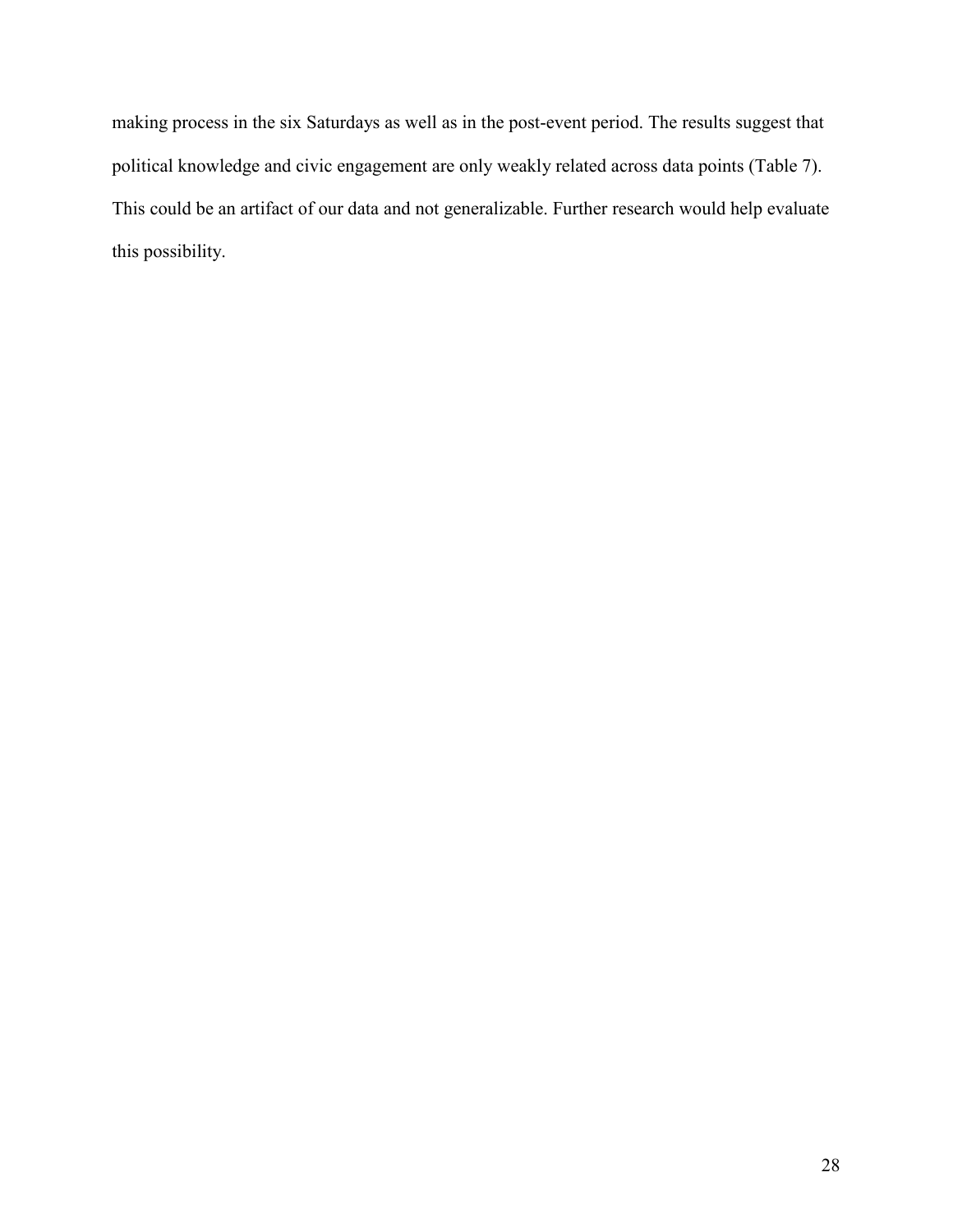## **Reference**

Author. (2018a).

Author. (2018b).

- Barber, B. (1984). *Strong democracy: Participatory politics for a new age*. Berkeley, CA: University of California Press.
- Berlin, D. (2011). Sustainable consumers and the state: Exploring how citizens' trust and distrust in institutions spur political consumption. *Journal of Environmental Policy & Planning 13*(3): 277-297.

Bohman, James. (1996). *Public Deliberation.* Cambridge, MA: MIT Press.

- Boulianne, S. (2011). Stimulating or reinforcing political interest: Using panel data to examine reciprocal effects between news media and political interest. *Political Communication, 28*(2), 147-162. doi: 10.1080/10584609.2010.540305
- Brady, H., Verba, S., & Schlozman, K. (1995). Beyond SES: A resource model of political participation. *American Political Science Review, 89*(2), 271-294. doi: 10.2307/2082425
- Centre for Public Involvement, Alberta Climate Dialogue, City of Edmonton, and University of Alberta. (2012). *Citizens' Panel on Edmonton's Energy and Climate Challenges: Participant Handbook*. Retrieved from http://www.albertaclimatedialogue.ca/participanthandbook-from-2012-citizens-panel-on-edmontons-energy-and-climatechallenges/participant-handbook-from-2012-citizens-panel-on-edmontons-energy-andclimate-challenges/
- Copeland, L. (2014). Conceptualizing political consumerism: How citizenship norms differentiate boycotting from boycotting. *Political Studies, 62(*S1), 172-186. doi: 10.1111/1467-9248.12067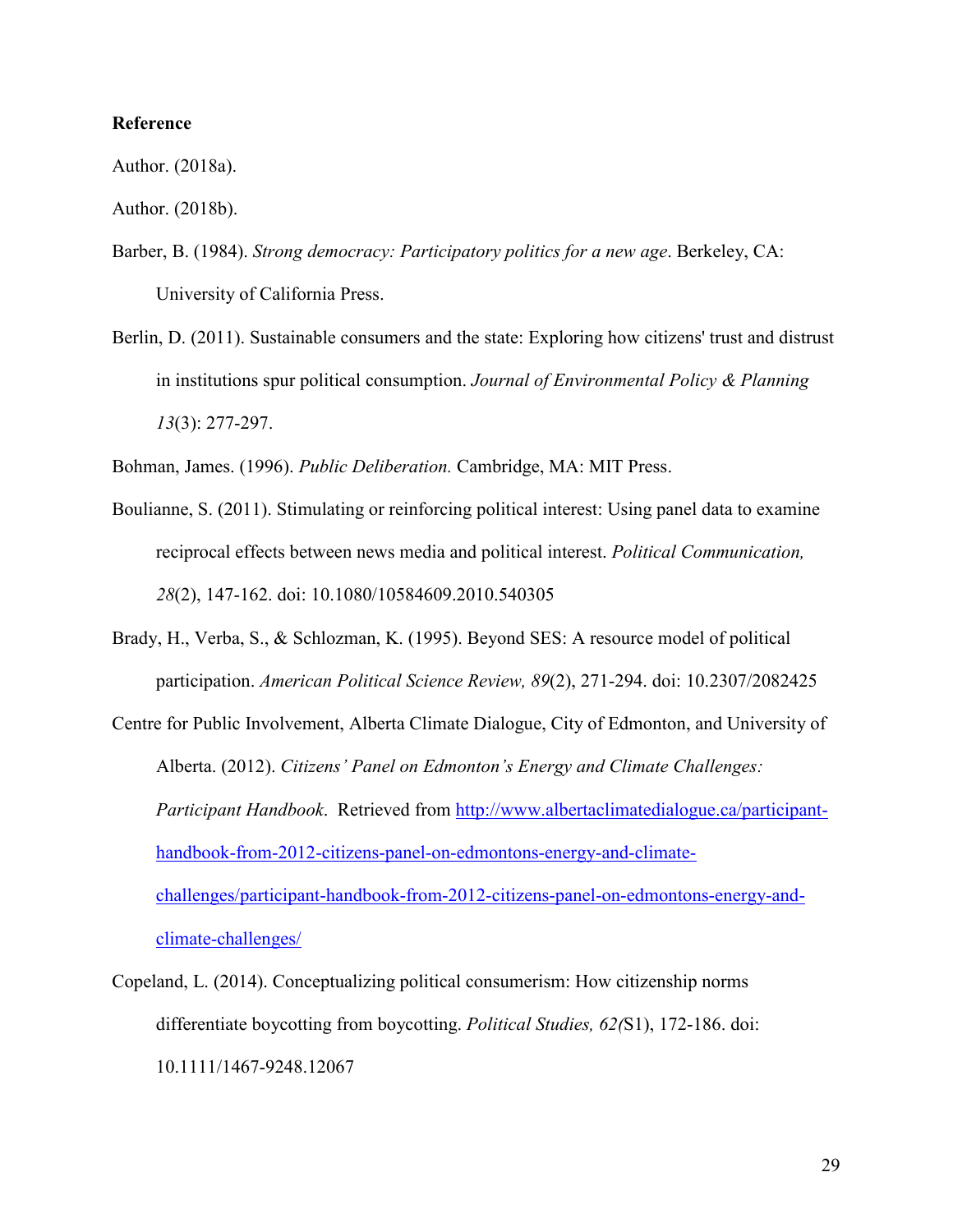- De Tocqueville, A. (1835). *Democracy in America*. New York: A Mentor Book from New American Library.
- Delli Carpini, M. X. (1997). *The impact of the ''money-politics''citizen assemblies on assembly participants.* Philadelphia: Pew Charitable Trusts.
- Delli Carpini, M., Cook, F., & Jacobs, L. (2004). Public deliberation, discursive participation, and citizen engagement: A review of the empirical literature. *Annual Review of Political Science, 7*, 315-344. doi: 10.1146/annurev.polisci.7.121003.091630
- Delli Carpini, M., & Keeter, S. (1996). *What Americans know about politics and why it matters*. New Haven, CT: Yale University Press
- Eggins, R., Reynolds, K., Oakes, P., Mavor, K. (2007). Citizen participation in a deliberative poll: Factors predicting attitude change and political engagement. *Australian Journal of Psychology, 59*(2), 94–100. doi: 10.1080/00049530601148389
- Esterling, K., Neblo, M., & Lazer, D. (2011). Means, motive, and opportunity in becoming informed about politics: A deliberative field experiment with members of Congress and their constituents. *Public Opinion Quarterly, 75*(3), 483-503. doi: 10.1093/poq/nfr001
- Fearon, J. (1998). Deliberation as discussion. In J. Elster (Ed.), *Deliberative democracy*. (pp. 44- 68). New York, NY: Cambridge University Press.
- Fishkin, J., & Luskin, R. (2005). Experimenting with a democratic ideal: Deliberative polling and public opinion. *Acta politica*, *40*(3), 284-298. doi: 10.1057/palgrave.ap.5500121
- Fishkin, J. (2009). *When the people speak: Deliberative democracy and public consultation*. Oxford, UK: Oxford University Press.
- Fishkin, J. (2018). *Democracy when the people are thinking: Revitalizing our politics through public deliberation*. Oxford, UK: University Press.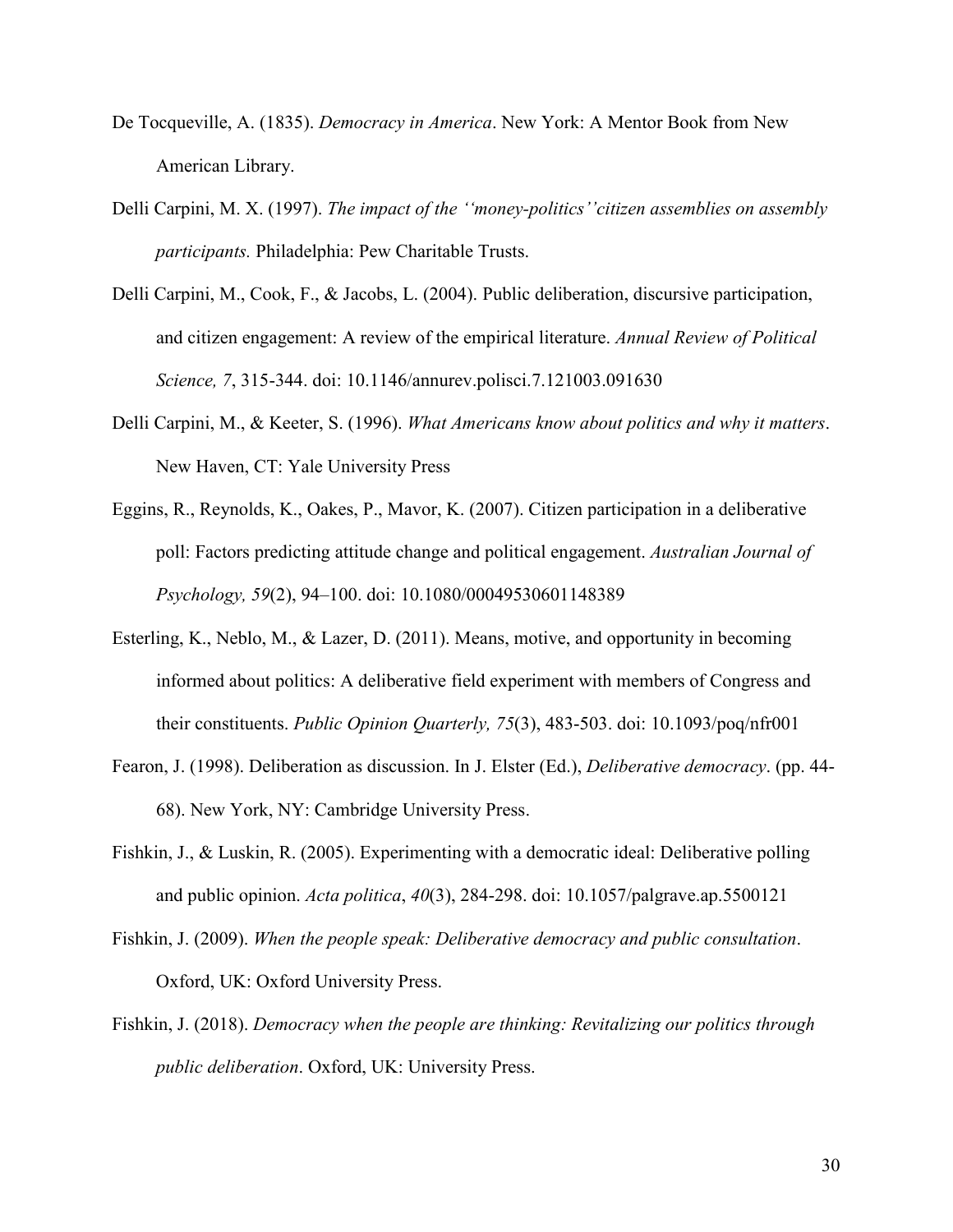- Fournier, P., Kolk, H., Carty, R., Blais, A., & Rose, J. (2011). *When citizens decide: Lessons from citizen assemblies on electoral reform*. Oxford, UK: Oxford University Press.
- Gastil, J., Deess, E. P., Weiser, P., & Meade, J. (2008). Jury service and electoral participation: A test of the participation hypothesis. *The Journal of Politics, 70*(2), 351-367.
- Gastil, J., Deess, E., Weiser, P., & Simmons, C. (2010). *The jury and democracy: How jury deliberation promotes civic engagement and political participation*. Oxford, UK: Oxford University Press.
- Gill, J. (2018). Comments from the New Editor. *Political Analysis*, 26(1). https://www.cambridge.org/core/journals/political-analysis/article/comments-from-thenew-editor/3BE4074AAFA13AADEFF3CF7458C9F77E/core-reader#top
- Grönlund, K., Setälä, M & Kaisa, H. (2010). Deliberation and civic virtue: Lessons from a citizen deliberation experiment. *European Political Science Review, 2*(1), 95-117. doi: 10.1017/S1755773909990245
- Habermas, J. (1985). *The theory of communicative action, volume I: Reason and the rationalization of society*. Boston: Beacon Press.
- Habermas, J. (1994). Three normative models of democracy. *Constellations*, *1*(1), 1-10. doi: 10.1111/j.1467-8675.1994.tb00001

Hanson, L. (2018). Profiles of four citizen deliberations involving ABCD. In L. Hanson (ed.), *Public deliberation on climate change: Lessons from Alberta Climate Dialogue* (pp. 33– 66). Edmonton, Canada: Athabasca University Press. Retrieved from https://www.albertaclimatedialogue.ca/chapters/profiles-of-four-citizen-deliberationsinvolving-abcd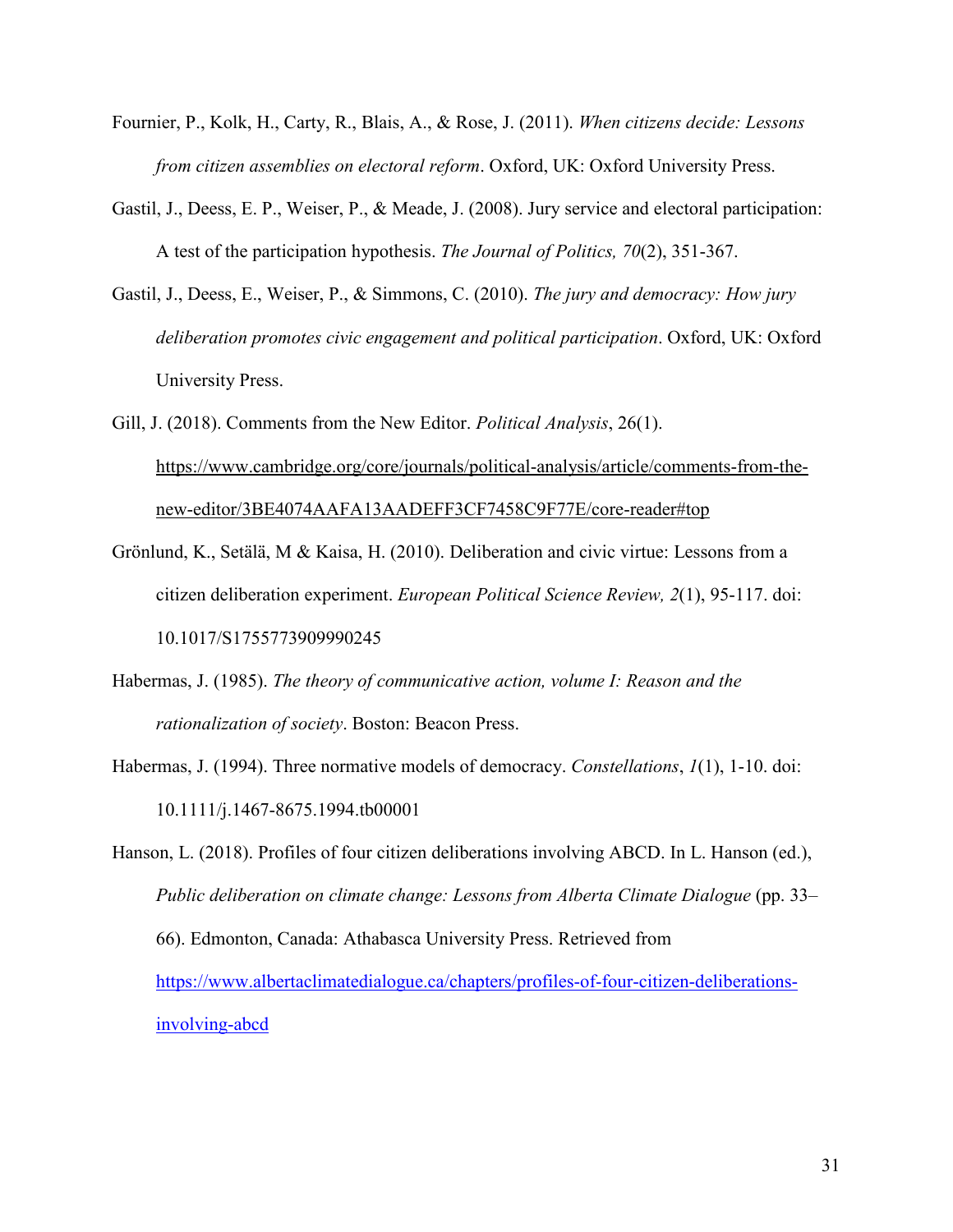- Hibbing, J., & and Theiss-Morse, E. (2002, August 28). *The perils of voice: Political involvement's Potential to delegitimate.* Paper presented at the Annual Meeting of the American Political Science Association. Boston, MA.
- Jacobs, L., Cook, F., & and Delli Carpini, M. (2009). *Talking together: Public deliberation and political participation in America*. Chicago, IL: University of Chicago Press.
- Knobloch, K., & and Gastil, J. (2015). Civic (re)socialisation: The educative effects of deliberative participation. *Politics 35*(2), 183–200. doi: 10.1111/1467-9256.12069
- Mutz, D. (2006). *Hearing the other side: Deliberative versus participatory democracy*. Cambridge, ENG: Cambridge University Press.
- Ryan, K. (2002). Shaping educational accountability systems. *American Journal of Evaluation, 23*(4), 453-468.
- Simon, B., & and Stürmer, S. (2003). Respect for group members: Intragroup determinants of collective identification and group-serving behavior. *Personality and Social Psychology Bulletin 29*(2), 183–193. doi: 10.1177/0146167202239043
- Smets, K., & Van Ham, C. (2013). The embarrassment of riches? A meta-analysis of individual-level research on voter turnout. *Electoral Studies, 32(2), 344-359. doi: 10.1016/j.electstud.2012.12.006*
- Strandberg, K., & Grönlund, K. (2012). Online Deliberation and its outcome—Evidence from the virtual polity experiment. *Journal of Information Technology & Politics, 9*(2), 167-184. doi: 10.1080/19331681.2011.637709
- Theocharis, Y., & Van Deth, J. (2018). The continuous expansion of citizen participation: A new taxonomy. *European Political Science Review, 10*(1), 139-163. doi: 10.1017/S1755773916000230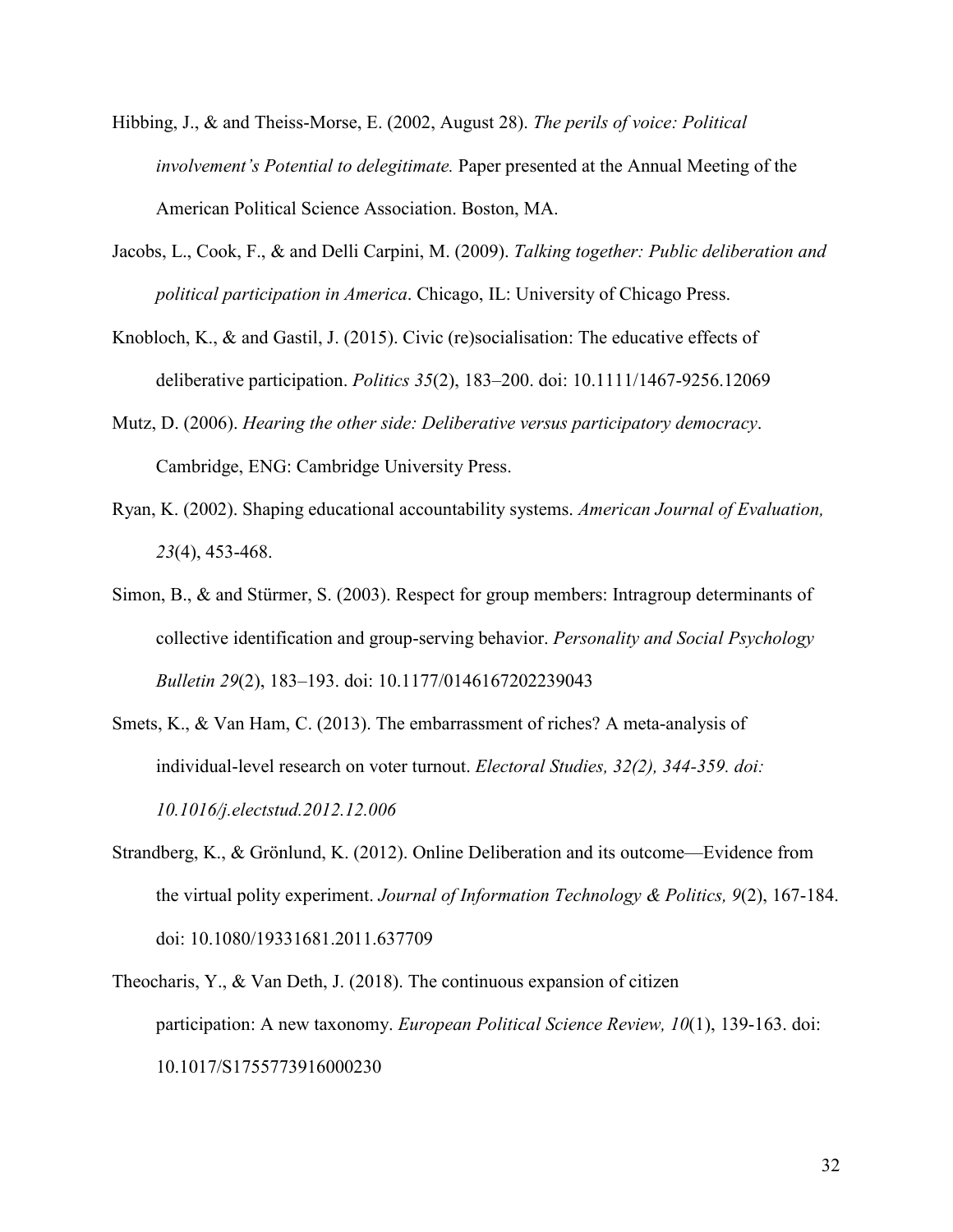Trucco, L. (2017). Broken cities: The effect of government responsiveness on citizens' participation. Retrieved from

https://scholar.harvard.edu/files/lauratrucco/files/trucco\_jmp\_20170111.pdf?m=14841810 47

- Verba, S., Schlozman, K., & Brady, H. (1995). *Voice and equality: Civic voluntarism in American politics*. Cambridge, ENG: Harvard University Press.
- Wuthnow, R. (1994). *Sharing the journey: Support groups and America's new quest for community*. Simon and Schuster.
- Zukin, C., Keeter, S., Andolina, M. W., Jenkins, K., & Carpini, M. X. Delli. (2006). *A new engagement? Political participation, civic life, and the changing American citizen*. New York, New York: Oxford University Press.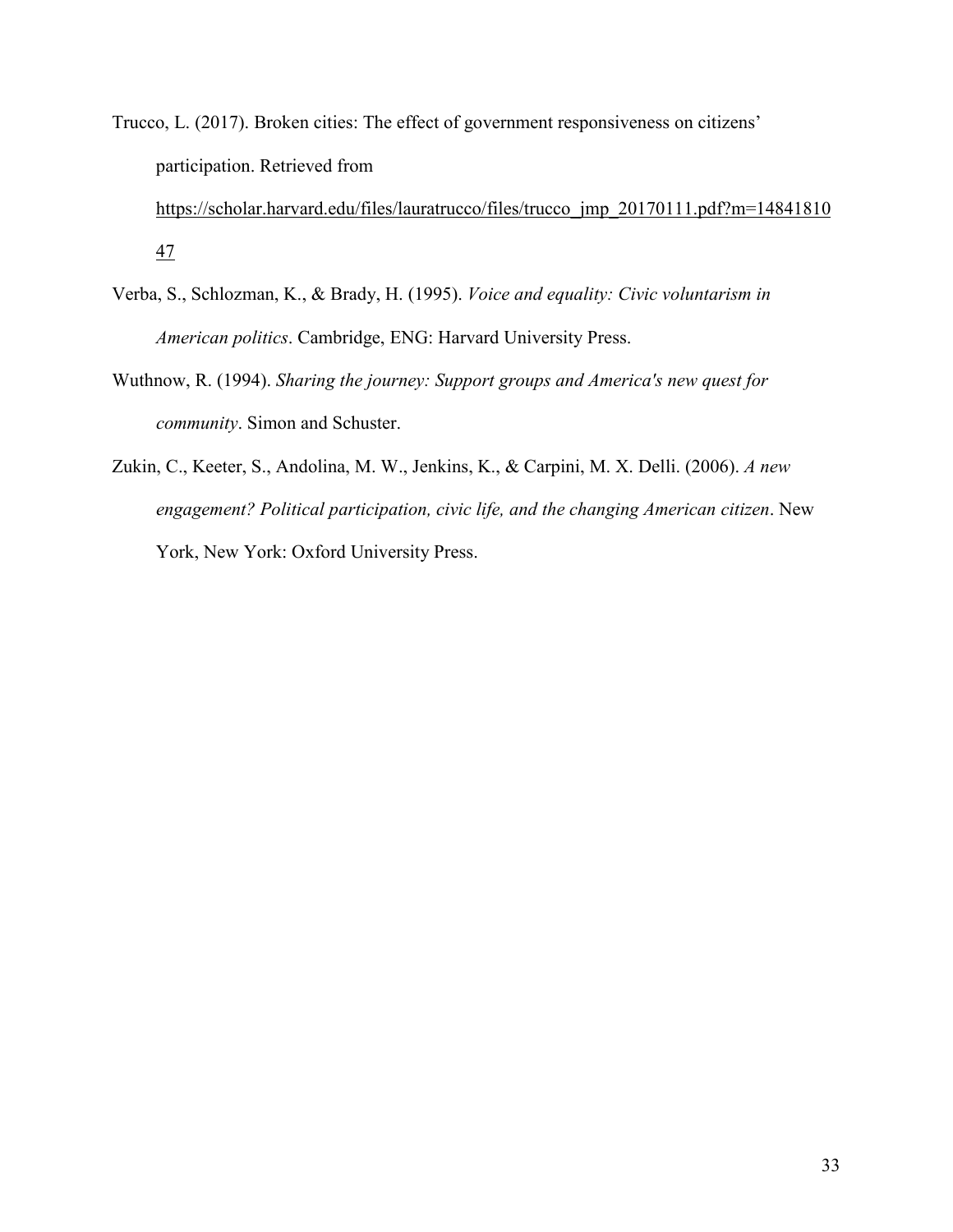# **Table 1: Descriptive Statistics for Procedural Elements**

|                                                                                                                                                                                           | Mean (standard<br>deviation) sample size |
|-------------------------------------------------------------------------------------------------------------------------------------------------------------------------------------------|------------------------------------------|
| <b>Fair Treatment*</b>                                                                                                                                                                    |                                          |
| In my opinion, this citizens' panel has been run in an unbiased<br>way. (session 6)                                                                                                       | 1.78 (0.72), $n = 49$                    |
| Diverse Viewpoints*                                                                                                                                                                       |                                          |
| In my opinion, the participants of this citizens' panel will fairly<br>represent the members of the public who will be affected by the<br>issues raised in the deliberations. (session 6) | 1.58 (0.68), $n = 48$                    |
| I listened carefully to people I disagreed with. (session 2)                                                                                                                              | 1.54 (0.54), $n = 56$                    |
| I listened carefully to people I disagreed with. (session 4)                                                                                                                              | 1.30 (0.50), $n = 53$                    |
| I listened carefully to people I disagreed with. (session 6)                                                                                                                              | 1.51 (0.62), $n = 49$                    |
| Evidence-based opinions*                                                                                                                                                                  |                                          |
| In discussions today, I sought to give the best reasons I could for<br>my views. (session 2)                                                                                              | 1.51 (0.61), $n = 55$                    |
| In discussions today, I sought to give the best reasons I could for<br>my views. (session 4)                                                                                              | 1.56 (0.57), $n = 52$                    |
| In discussions today, I sought to give the best reasons I could for<br>my views. (session 6)                                                                                              | 1.53 (0.65), $n = 49$                    |
| <b>Government responsiveness</b>                                                                                                                                                          |                                          |
| How likely do you think it is that the recommendations of this<br>citizens' panel will be adopted by the City Council? (session 6)                                                        | 3.05 (0.62), $n = 43$                    |

Original response scale: Strongly agree (1), agree (2), disagree (3), strongly disagree (4). In subsequent tables, this scale is reverse so that disagreement is low and agreement is high.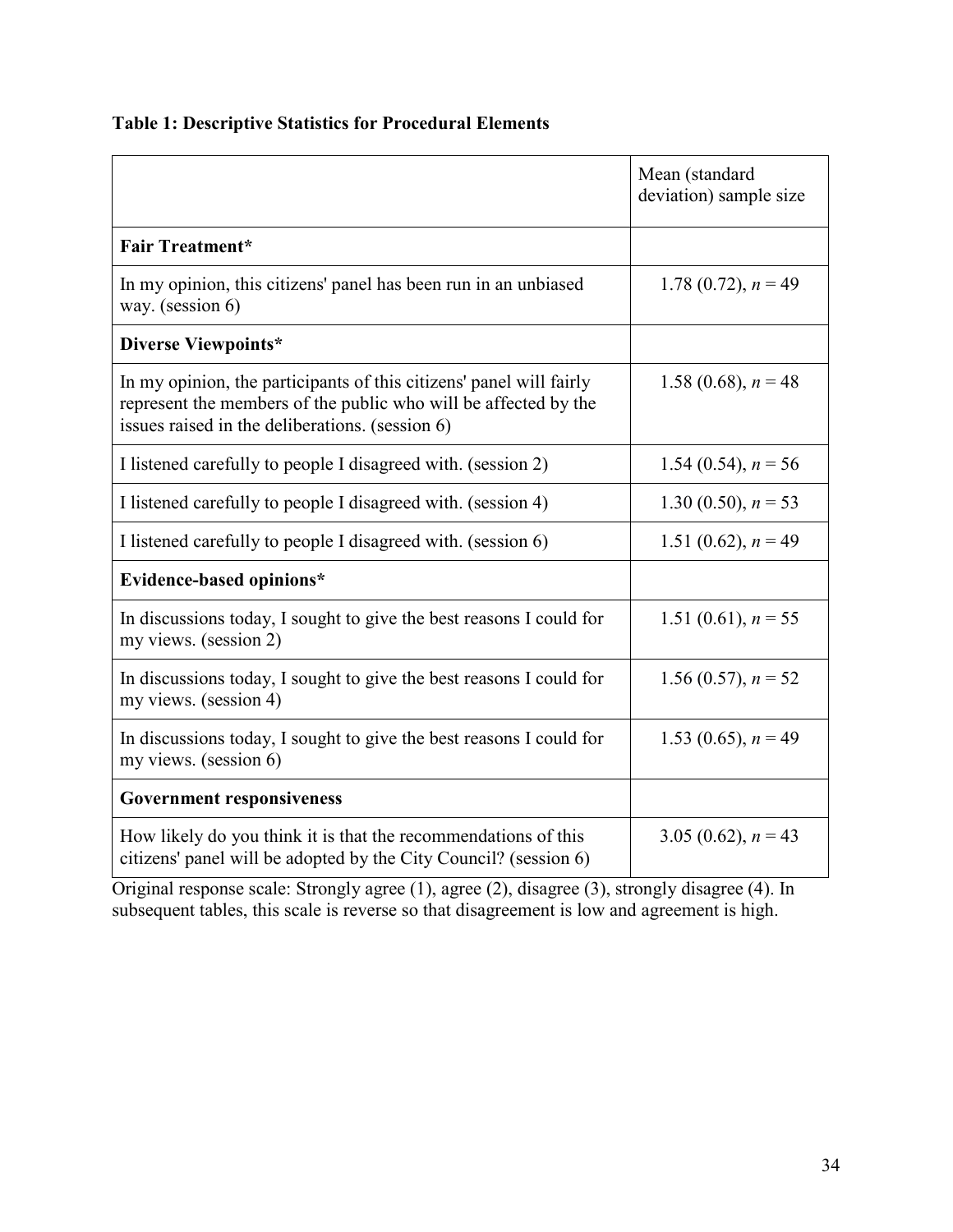|                                                                                      | Panelists 2.5<br><b>Control Group RDD</b><br>survey*<br>years<br>June 2015<br>months<br>June 2015<br>$n=405$<br>$n=45$ |                    | t-test, p-values   |
|--------------------------------------------------------------------------------------|------------------------------------------------------------------------------------------------------------------------|--------------------|--------------------|
| Civic capacity                                                                       |                                                                                                                        |                    |                    |
| Interest in local community<br>politics or local community<br>affairs?               | 3.18<br>(0.96)                                                                                                         | 2.74<br>(1.08)     | 2.88<br>$p = .004$ |
| How informed do you feel<br>about how municipal policy-<br>making works? [knowledge] | 5.20<br>(2.46)                                                                                                         | 4.93<br>(2.12)     | 0.71<br>$p = .478$ |
| Civic engagement                                                                     |                                                                                                                        |                    |                    |
| Talked to people to change<br>their mind about a political<br>issue                  | 66.7%                                                                                                                  | 49.2%              | 2.35<br>$p = .019$ |
| Boycotted certain products for<br>political reasons                                  | 48.9%                                                                                                                  | 19.8%              | 3.77<br>p < .001   |
| Volunteered to work on a<br>community project                                        | 44.4%                                                                                                                  | 24.5%              | 2.58<br>$p = .010$ |
| Contacted a politician or a<br>local government official                             | 31.8%                                                                                                                  | 21.5%              | 1.42<br>$p = .155$ |
| Donated money to an<br>organization or group                                         | 54.6%                                                                                                                  | 56.4%              | 0.23<br>$p = .818$ |
| Mean, standard deviation and<br>Cronbach's alpha for above                           | 2.48(1.41)<br>.481                                                                                                     | 1.71(1.34)<br>.551 | 3.49<br>$p = .001$ |

**Table 2: Differences between the control group and the panelists 2.5 years after the event** 

\*These results are weighted by education to account for an over-representation of educated people in the poll sample. See Appendix Table for further details.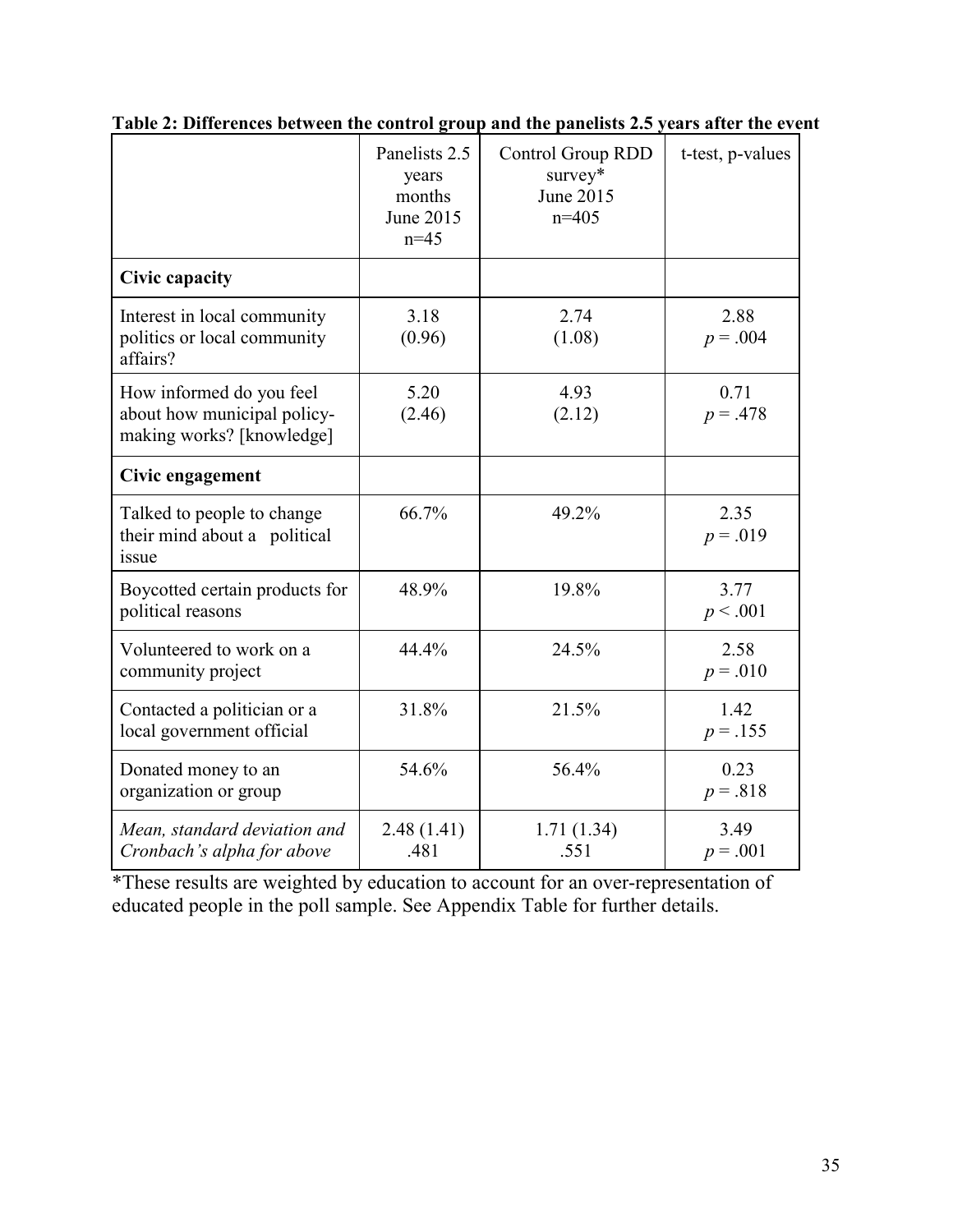|                                                                                              | Panelists<br>pretest<br>Oct 2012<br>$n=45$ | Panelists 6<br>months<br>June 2013<br>$n=46$ | Panelists<br>2.5 years<br>months<br>June 2015<br>$n=45$ | t-test, p-<br>values<br>pretest to<br>6 month | t-test, p-<br>values<br>pretest to<br>2.5 years |
|----------------------------------------------------------------------------------------------|--------------------------------------------|----------------------------------------------|---------------------------------------------------------|-----------------------------------------------|-------------------------------------------------|
| Civic capacity                                                                               |                                            |                                              |                                                         |                                               |                                                 |
| Interest in local<br>community<br>politics or local<br>community<br>affairs?                 | 3.02<br>(0.66)                             | 3.02<br>(0.93)                               | 3.18<br>(0.96)                                          | 0.00<br>$p = 1.00$                            | 0.92<br>$p = .359$                              |
| How informed do<br>you feel about<br>how municipal<br>policy-making<br>works?<br>[knowledge] | 4.00<br>(1.95)                             | 5.15<br>(1.71)                               | 5.20<br>(2.46)                                          | 2.99<br>$p = .004$                            | 2.56<br>$p = .012$                              |
| Civic engagement                                                                             |                                            |                                              |                                                         |                                               |                                                 |
| Talked to people<br>to change their<br>mind about a<br>political issue                       | 42.2%                                      | 47.8%                                        | 66.7%                                                   | 0.54<br>$p = .592$                            | 2.41<br>$p = .018$                              |
| Boycotted certain<br>products for<br>political reasons                                       | 48.9%                                      | 43.5%                                        | 48.9%                                                   | 0.52<br>$p = .606$                            | 0.00<br>$p = 1.00$                              |
| Volunteered to<br>work on a<br>community project                                             | 33.3%                                      | 4.13%                                        | 44.4%                                                   | 0.97<br>$p = .336$                            | 1.09<br>$p = .280$                              |
| Contacted a<br>politician or a<br>local government<br>official                               | 15.6%                                      | 26.7%                                        | 31.8%                                                   | 1.31<br>$p = .194$                            | 1.84<br>$p = .069$                              |
| Donated money to<br>an organization or<br>group                                              | 50.0%                                      | 56.5%                                        | 54.6%                                                   | 0.62<br>$p = .535$                            | 0.44<br>$p = .663$                              |

**Table 3: Changes in panelists over time**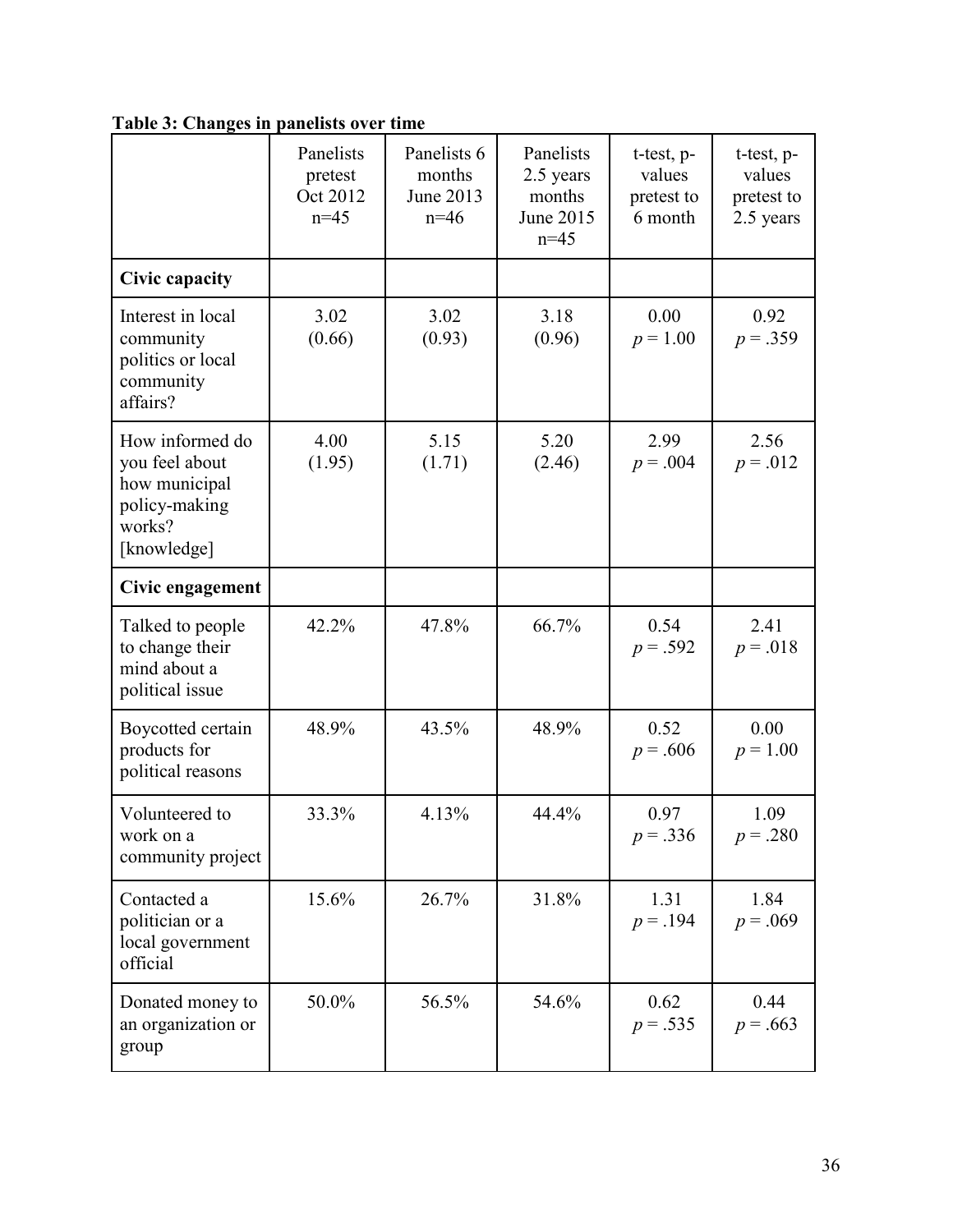| Mean, standard<br>deviation and<br>Cronbach's alpha<br>for above | 1.91(1.43)<br>.558 | 2.11(1.30)<br>.362 | 2.48<br>(1.41)<br>.481 | 0.70<br>$p = .487$ | 190<br>$p = .060$ |
|------------------------------------------------------------------|--------------------|--------------------|------------------------|--------------------|-------------------|
| activities                                                       |                    |                    |                        |                    |                   |

| Table 4: Pearson Correlations of Fair Treatment and Diverse Viewpoints (Aspect 1) with |  |  |
|----------------------------------------------------------------------------------------|--|--|
| Civic Engagement                                                                       |  |  |

|                                                                                                                                                                                                    | Short-term<br><b>Political Interest</b><br>6 months<br>June 2013 | Short-term<br>Political<br>knowledge<br>6 months<br>June 2013 | Long-term<br>Civic Engagement<br>2.5 years<br>June 2015 |
|----------------------------------------------------------------------------------------------------------------------------------------------------------------------------------------------------|------------------------------------------------------------------|---------------------------------------------------------------|---------------------------------------------------------|
| <b>Fair Treatment*</b>                                                                                                                                                                             |                                                                  |                                                               |                                                         |
| In my opinion, this citizens'<br>panel has been run in an<br>unbiased way. (session 6)                                                                                                             | $-.238$<br>$p = .181$<br>$n = 33$                                | $+.099$<br>$p = .585$<br>$n = 33$                             | $-.180$<br>$p = .325$<br>$n = 32$                       |
| Diverse Viewpoints*                                                                                                                                                                                |                                                                  |                                                               |                                                         |
| In my opinion, the participants<br>of this citizens' panel will fairly<br>represent the members of the<br>public who will be affected by<br>the issues raised in the<br>deliberations. (session 6) | $-.131$<br>$p = .475$<br>$n = 32$                                | $-.022$<br>$p = .904$<br>$n = 32$                             | $+.156$<br>$p = .395$<br>$n = 32$                       |
| I listened carefully to people I<br>disagreed with. (session 2)                                                                                                                                    | $+.183$<br>$p = .264$<br>$n = 39$                                | $-.058$<br>$p = .727$<br>$n = 39$                             | $-.153$<br>$p = .374$<br>$n = 36$                       |
| I listened carefully to people I<br>disagreed with. (session 4)                                                                                                                                    | $+.277$<br>$p = .097$<br>$n = 37$                                | $+.052$<br>$p = .758$<br>$n = 37$                             | $+.171$<br>$p = .319$<br>$n = 36$                       |
| I listened carefully to people I<br>disagreed with. (session 6)                                                                                                                                    | $+.069$<br>$p = .705$<br>$n = 33$                                | $+.244$<br>$p = .171$<br>$n = 33$                             | $+.178$<br>$p = .331$<br>$n = 32$                       |

\*To help the interpretation, the original response scale (agree to disagree) has been flipped to disagreement (low) and agreement (high).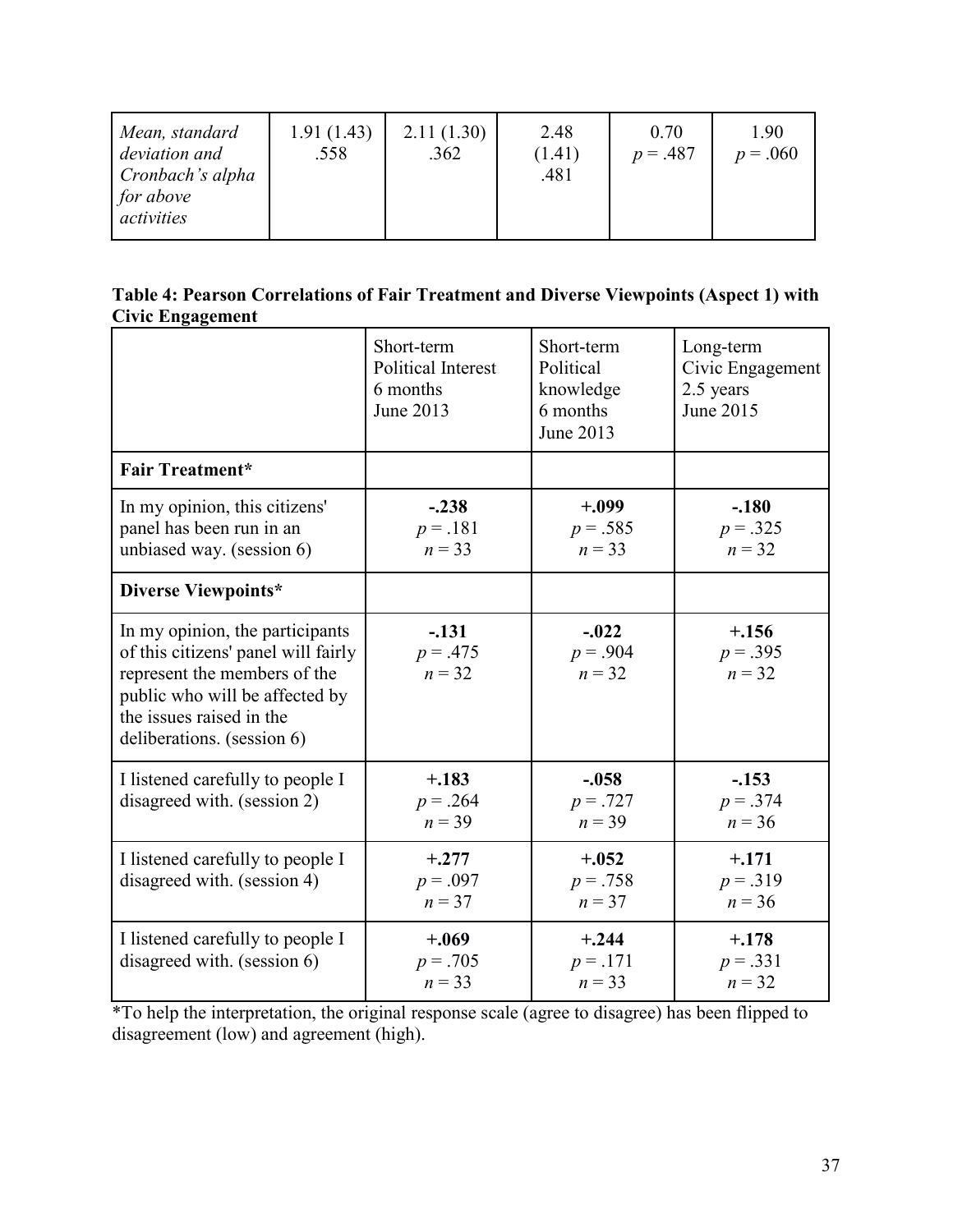|                                                                                                                                          | Short-term<br>Political<br>Interest<br>6 months<br>June 2013 | Short-term<br>Political<br>knowledge<br>6 months<br>June 2013 | Long-term<br>Civic Engagement<br>2.5 years<br>June 2015 |
|------------------------------------------------------------------------------------------------------------------------------------------|--------------------------------------------------------------|---------------------------------------------------------------|---------------------------------------------------------|
| Evidence-based opinions*                                                                                                                 |                                                              |                                                               |                                                         |
| In discussions today, I sought to<br>give the best reasons I could for my<br>views. (session 2)                                          | .291<br>$p = .076$<br>$n = 38$                               | $+.343$<br>$p = .035$<br>$n = 38$                             | $+169$<br>$p = .323$<br>$n = 36$                        |
| In discussions today, I sought to<br>give the best reasons I could for my<br>views. (session 4)                                          | .296<br>$p = .080$<br>$n = 36$                               | $+.204$<br>$p = .232$<br>$n = 36$                             | $+.062$<br>$p = .724$<br>$n = 35$                       |
| In discussions today, I sought to<br>give the best reasons I could for my<br>views. (session $6$ )                                       | .274<br>$p = .122$<br>$n = 33$                               | $+.389$<br>$p = .025$<br>$n = 33$                             | $+196$<br>$p = .281$<br>$n = 32$                        |
| <b>Government responsiveness</b>                                                                                                         |                                                              |                                                               |                                                         |
| How likely do you think it is that<br>the recommendations of this<br>citizens' panel will be adopted by<br>the City Council? (session 6) | .059<br>$p = .757$<br>$n = 30$                               | .033<br>$p = .865$<br>$n = 30$                                | .127<br>$p = .518$<br>$n = 28$                          |

**Table 5: Pearson Correlations of Evidence-based Opinions and Government Responsiveness (Aspect 1) with Civic Engagement** 

\*To help the interpretation, the original response scale (agree to disagree) has been flipped to disagreement (low) and agreement (high).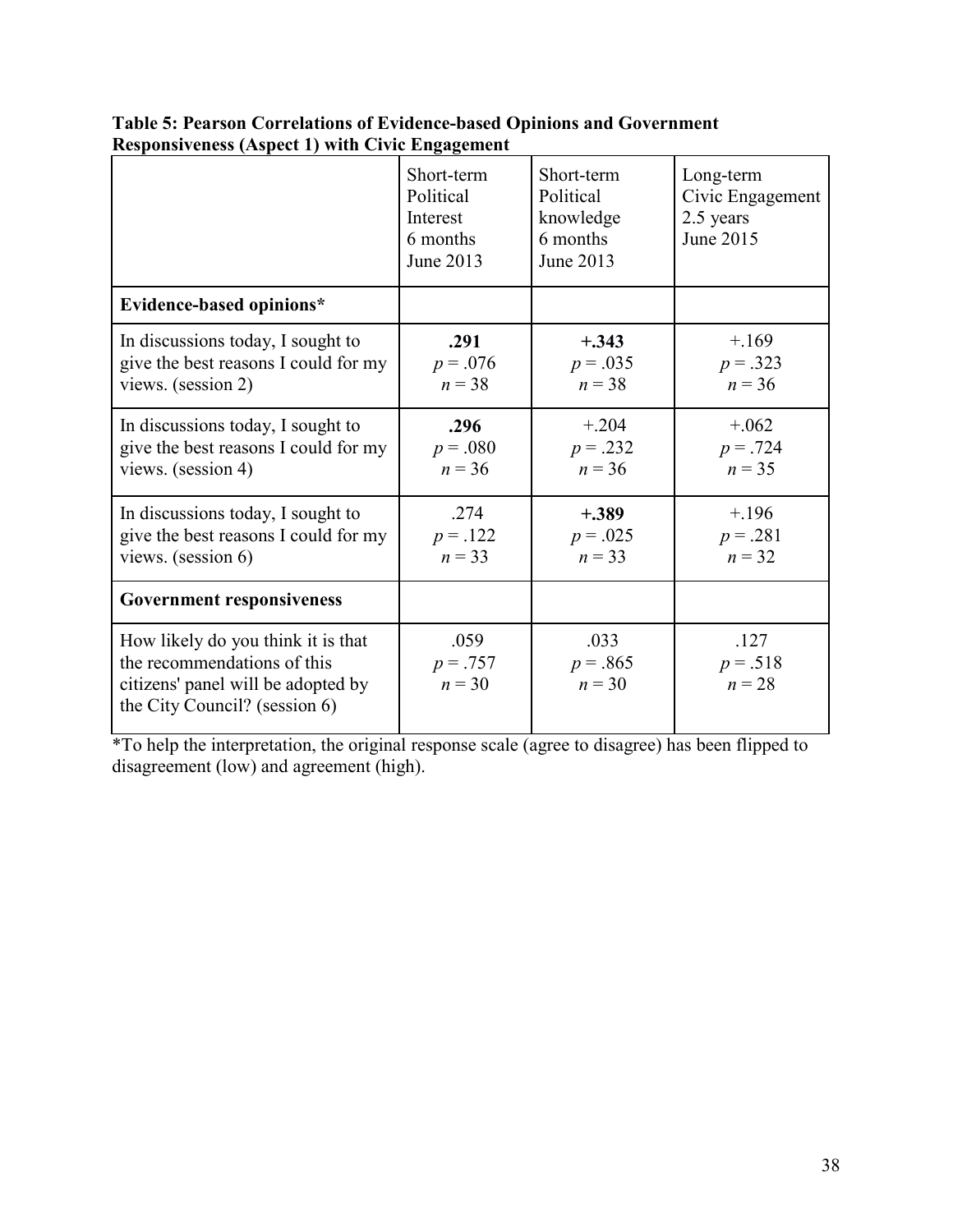# **Table 6: Pearson Correlations of Political Attention and Interest (Aspect 2) with Civic Engagement**

|                                                                                                                                                   | Mean<br>(standard<br>deviation)<br>sample size | Long-term<br>Civic<br>Engagement<br>2.5 years<br>June 2015 |
|---------------------------------------------------------------------------------------------------------------------------------------------------|------------------------------------------------|------------------------------------------------------------|
| <b>Political attention</b> (Scale: 1 to 5)                                                                                                        |                                                |                                                            |
| Since December, how much attention do you personally pay<br>to ENVIRONMENTAL issues? (6 months, June 2013)                                        | 3.75<br>(1.06)<br>$n = 48$                     | .351<br>$p = .042$<br>$n = 34$                             |
| Since summer 2013, how much attention do you personally<br>pay to ENVIRONMENTAL issues? (2 year, June 2015)                                       | 3.91<br>(1.05)<br>$n = 44$                     | .456<br>$p = .002$<br>$n = 43$                             |
| Since December, how much attention do you personally pay<br>to ENERGY issues? (6 months, June 2013)                                               | 3.89<br>(0.92)<br>$n = 46$                     | .246<br>$p = .174$<br>$n = 32$                             |
| Since summer 2013, how much attention do you personally<br>pay to ENERGY issues? (2 year, June 2015)                                              | 4.00<br>(0.92)<br>$n = 44$                     | .398<br>$p = .008$<br>$n = 43$                             |
| <b>Political Interest</b> (Scale: 1 to 5)                                                                                                         |                                                |                                                            |
| Thinking about your local community, how interested are you<br>in local community politics and local community affairs? (6)<br>months, June 2013) | 3.02<br>(0.93)<br>$n = 45$                     | .330<br>$p = .061$<br>$n = 33$                             |
| Thinking about your local community, how interested are you<br>in local community politics and local community affairs? (2)<br>year, June 2015)   | 3.18<br>(0.96)<br>$n = 45$                     | .595<br>p < .001<br>$n = 44$                               |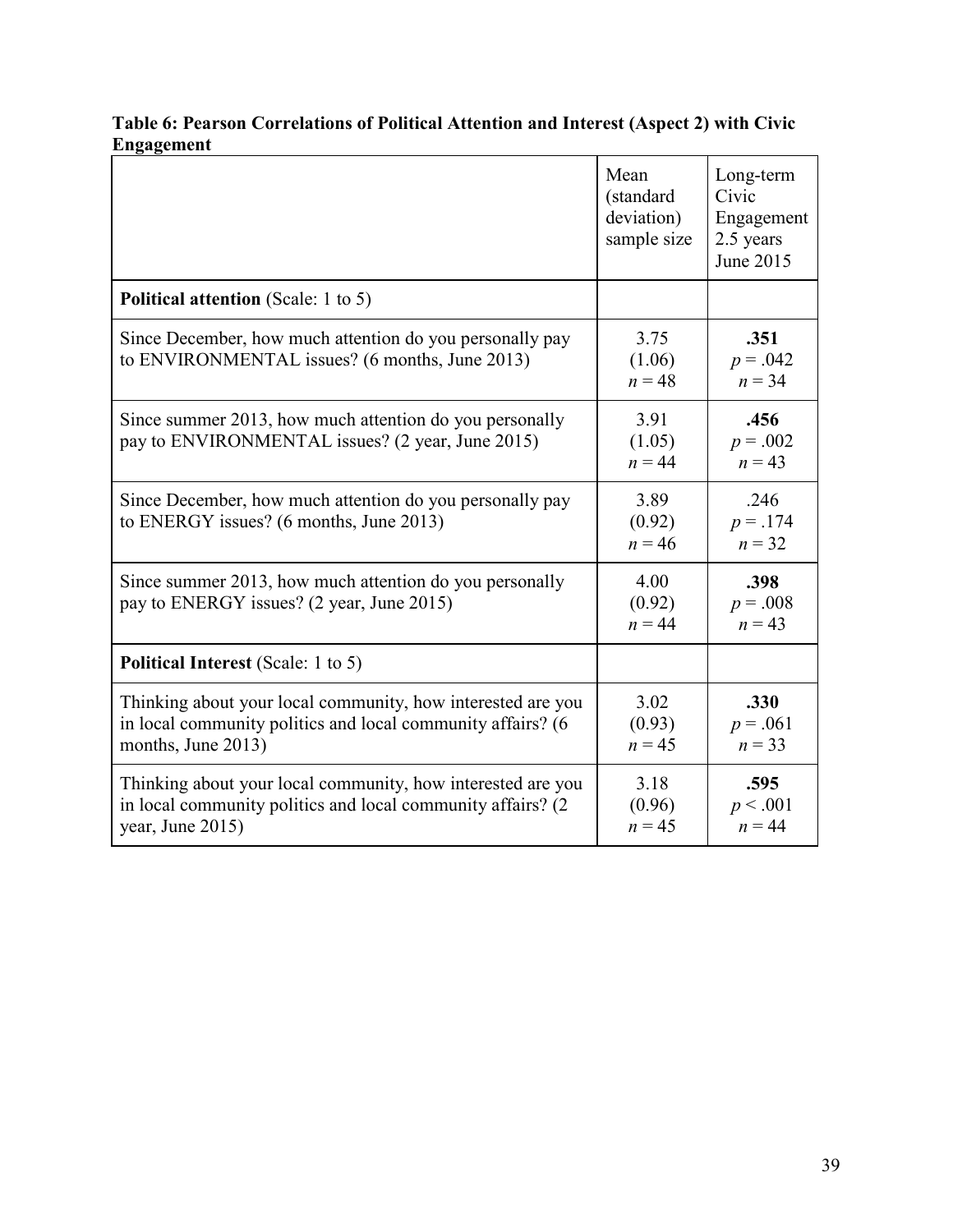|                                                                                                              | Mean<br>(standard<br>deviation)<br>sample size | Long-term<br>Civic<br>Engagement<br>2.5 years<br>June 2015 |
|--------------------------------------------------------------------------------------------------------------|------------------------------------------------|------------------------------------------------------------|
| Civic skills (Scale: 1 to 10)                                                                                |                                                |                                                            |
| How comfortable do you feel about speaking in a public at a<br>community meeting? (session 6, December 2012) | 5.24<br>(2.79)<br>$n = 49$                     | .182<br>$p = .318$<br>$n = 32$                             |
| How comfortable do you feel about speaking in a public at a<br>community meeting? (6 months, June 2013)      | 5.30<br>(2.79)<br>$n = 46$                     | .387<br>$p = .026$<br>$n = 33$                             |
| How comfortable do you feel about speaking in a public at a<br>community meeting? (2 year, June 2015)        | 5.11<br>(2.96)<br>$n = 45$                     | .577<br>p < .001<br>$n = 44$                               |
| <b>Political knowledge (Scale: 1 to 10)</b>                                                                  |                                                |                                                            |
| How informed do you feel about how municipal policy-<br>making works? (session 6, December 2012)             | 4.98<br>(2.01)<br>$n = 44$                     | .004<br>$p = .985$<br>$n = 29$                             |
| How informed do you feel about how municipal policy-<br>making works? (6 months, June 2013)                  | 5.15<br>(1.71)<br>$n = 46$                     | .075<br>$p = .679$<br>$n = 33$                             |
| How informed do you feel about how municipal policy-<br>making works? (2 year, June 2015)                    | 5.20<br>(2.46)<br>$n = 45$                     | .452<br>$p = .002$<br>$n = 44$                             |

# **Table 7: Pearson Correlations of Civic Skills and Knowledge (Aspect 2) with Civic Engagement**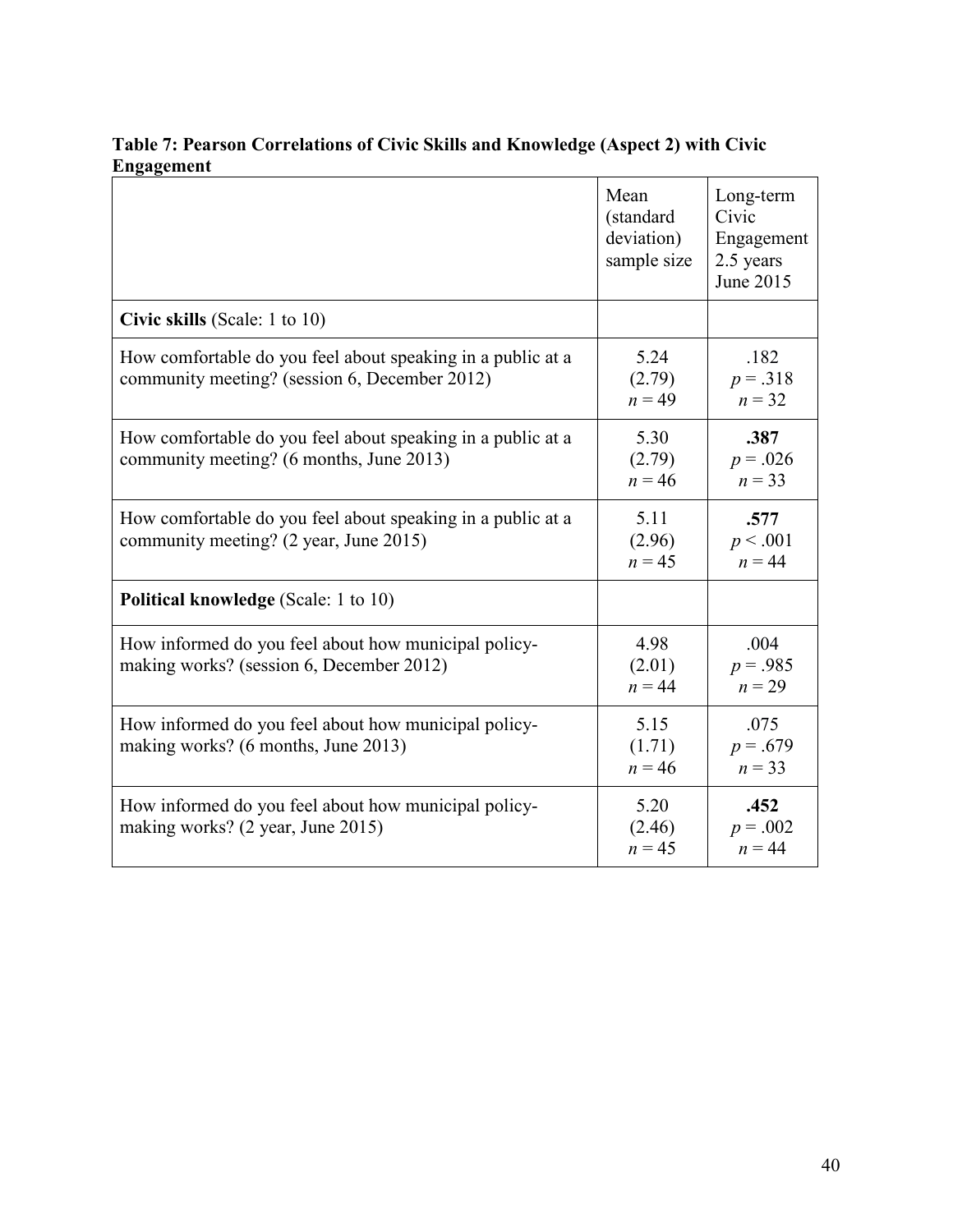|                                  | Panelists who    | Public     | Community   |
|----------------------------------|------------------|------------|-------------|
|                                  | responded to the | opinion    | profile for |
|                                  | survey in 2015   | poll, 2015 | 2011        |
| Percentage of females            | 53.5%            | 49.4%      | 50.1%       |
| Percentage who home owners       | 78.0%            | 80.8%      | 70.6%       |
| Average household size           | 2.4              | 2.7        | 2.4         |
| Age:                             |                  |            |             |
| 18 to 29                         | 23.3%            | 6.9%       | 25.3%       |
| 30 to 39                         | 14.0%            | 13.6%      | 18.9%       |
| 40 to 49                         | 18.6%            | 14.8%      | 17.9%       |
| 50 years and over                | 44.2%            | 62.7%      | 37.8%       |
| Education:                       |                  |            |             |
| High school or less              | 30.2%            | 5.9%       | 37.5%       |
| Some college or university       | 27.9%            | 15.6%      | 32.8%       |
| University degree or certificate | 41.9%            | 78.5%      | 29.7%       |

**Appendix Table:** *Demographic Comparison between Panelists, Community and Public Opinion Poll*

*Note:* The community profile is based on a number of Statistics Canada sources, including the Census and the National Household Survey (Statistics Canada 2012, 2013). The poll/control group results presented in Table 2 are weighted by education.